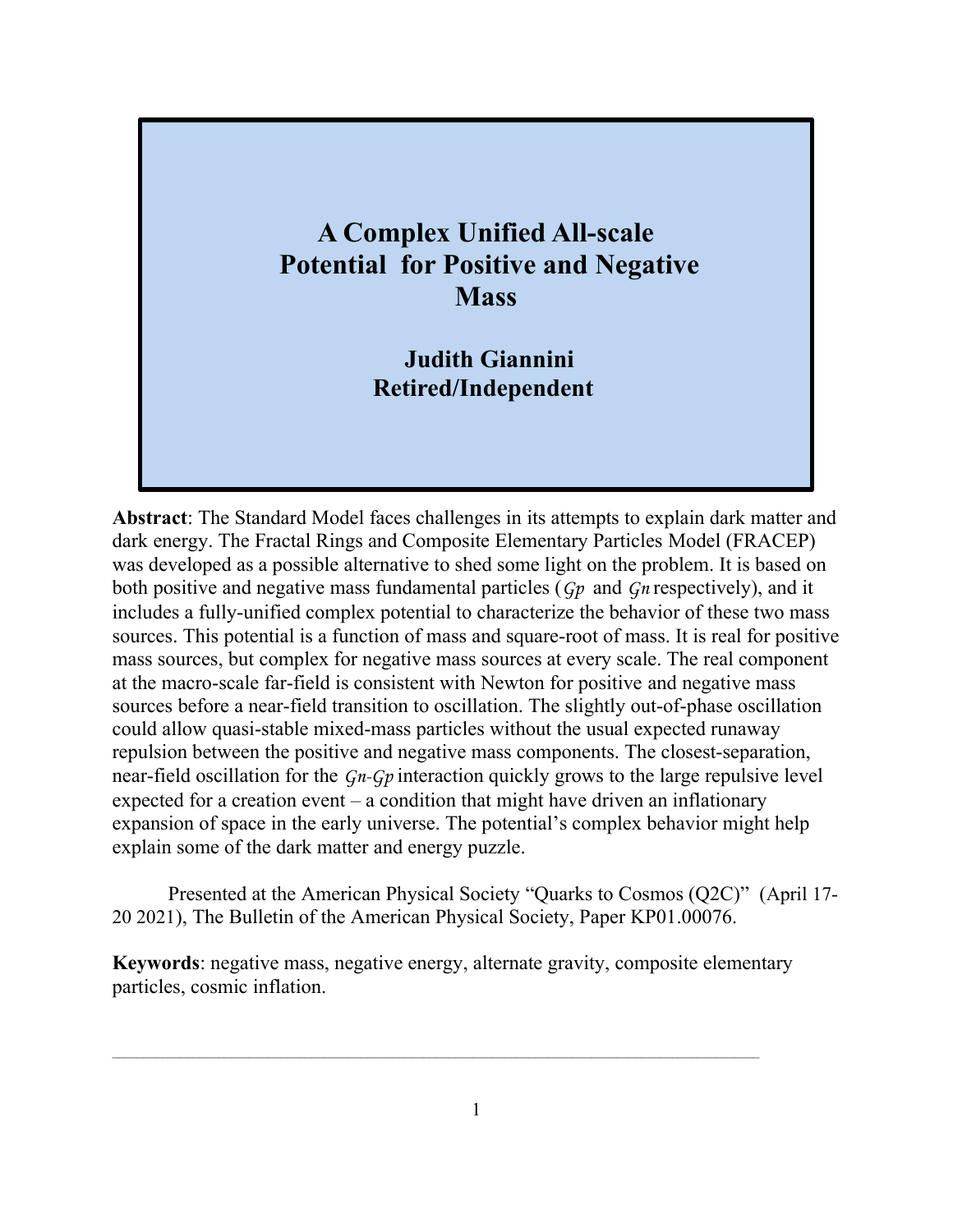#### **MOTIVATION FOR THIS WORK**

- Explore alternative views of the nature of space, the nature of the building blocks of the matter it contains, and how they interact on a fundamental level.
- The development of the FRACEP composite elementary particle model, with a fully unified potential, was the approach taken.

Th Standard Model is a remarkably successful model for describing the interactions of its elementary particles. With the discovery of a Higgs particle supporting the particlemass-acquisition mechanism, the model is further accepted with increased credibility. Despite its success, there are still unresolved issues, notably at the cosmological level. Evidence supports the concept of Dark Matter halos around galaxies as a way of addressing the insufficiency of visible matter in the Universe. But, the nature of this Dark Matter is still unresolved. There are still no observed candidates of traditional positive-mass particles of unknown nature. There is also the question of the cause of expansion in the Universe and the change in the rate of the expansion – a matter still under debate. What exactly is the nature of the Dark Energy that is generally described as the source? Is Dark Energy an expression of the cosmological constant – or something else? Is Dark Energy somehow related to quintessence as a possible cause for expansion? Is there another possibility altogether?

This work was begun as a way of exploring alternative possibilities beyond the standard approach to viewing the nature of matter and its interactions, and the nature of space itself. It is a work in progress – with many questions, non-traditional views, and a mathematical basis yet to be fully defined.

 $\mathcal{L}_\text{max} = \mathcal{L}_\text{max} = \mathcal{L}_\text{max} = \mathcal{L}_\text{max} = \mathcal{L}_\text{max} = \mathcal{L}_\text{max} = \mathcal{L}_\text{max} = \mathcal{L}_\text{max} = \mathcal{L}_\text{max} = \mathcal{L}_\text{max} = \mathcal{L}_\text{max} = \mathcal{L}_\text{max} = \mathcal{L}_\text{max} = \mathcal{L}_\text{max} = \mathcal{L}_\text{max} = \mathcal{L}_\text{max} = \mathcal{L}_\text{max} = \mathcal{L}_\text{max} = \mathcal{$ 

J. Giannini, "Fractal Composite Quarks and Leptons with Positive and Negative Mass". Int. J. Mod. Theoretical Phys., 8 (2019): 41-63.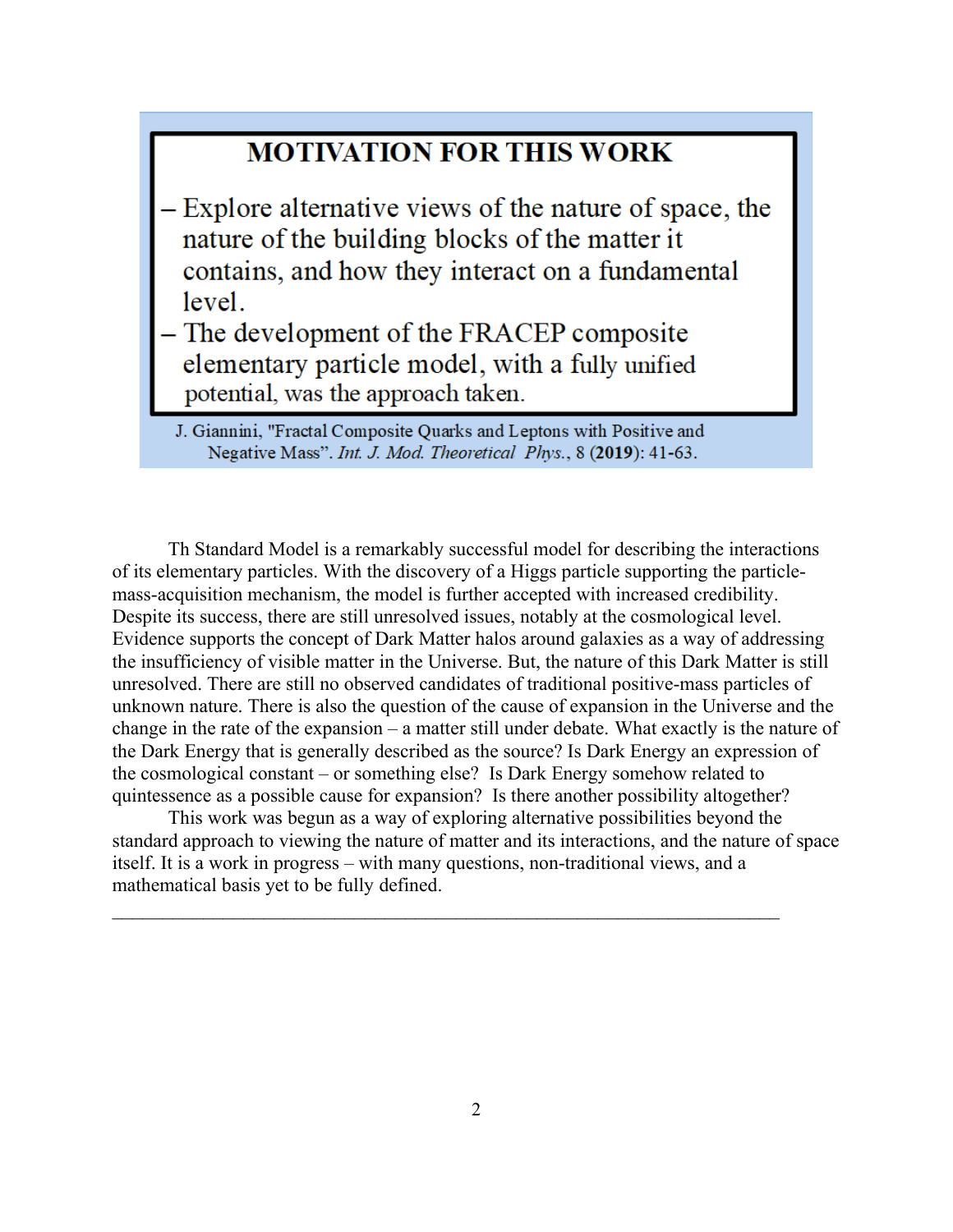

The Lao Tse (Tao-Te-Ching) tells the Chinese wisdom about the nature of the Universe: the "being" and the "non-being" where "these two spring from the same source" – "the Darkness within the Darkness, the gate to all mystery" [1]. Although Lao Tzu's words are ancient, they sound strangely reminiscent of the modern puzzle of dark matter and energy and their relation to the "Bright Universe" we see (the "being"). They hint of a "Dark Universe" we cannot see (the "non-being" – the unseen dark matter and energy within the darkness of the cosmos).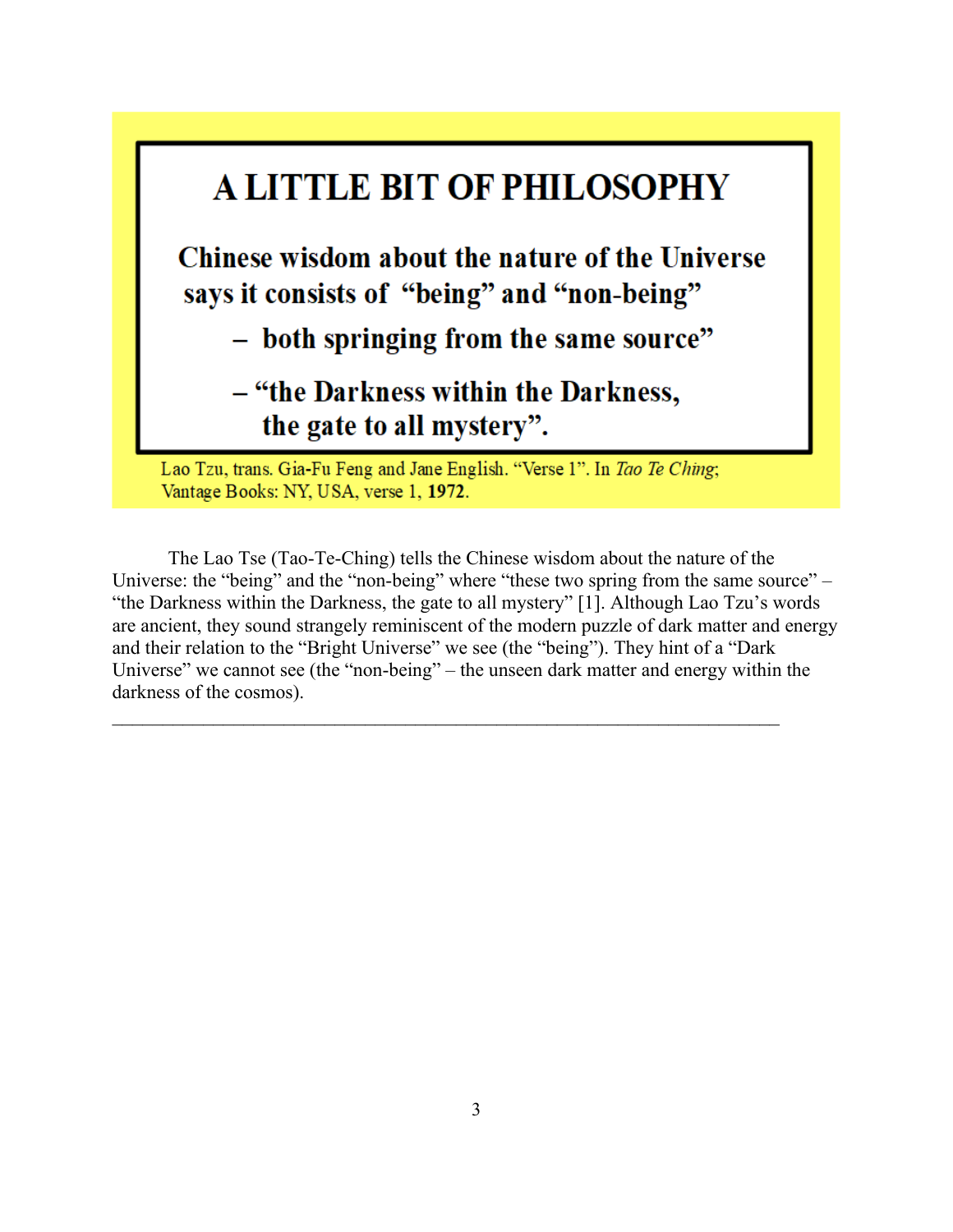

I. Newton. "Rules for the Study of Natural Philosophy". In The Principia, Book 3, trans. B. Cohn and A. Whitmann; U. California Press: Berkley, USA, 1999.

About a thousand years after Lao Tsu, Newton [2] reflected on the fact that we gain information about matter through observations by our senses, and, that knowledge (of "sensible bodies") might then be applied universally to all bodies. But, he cautioned that there are bodies beyond the range of our senses, perhaps inferring the existence of the subatomic world that was not obvious. However, like the Tao-Te-Ching, his statement may be aptly prophetic about the possibility of negative matter.

 $\mathcal{L}_\text{max}$  and  $\mathcal{L}_\text{max}$  and  $\mathcal{L}_\text{max}$  and  $\mathcal{L}_\text{max}$  and  $\mathcal{L}_\text{max}$  and  $\mathcal{L}_\text{max}$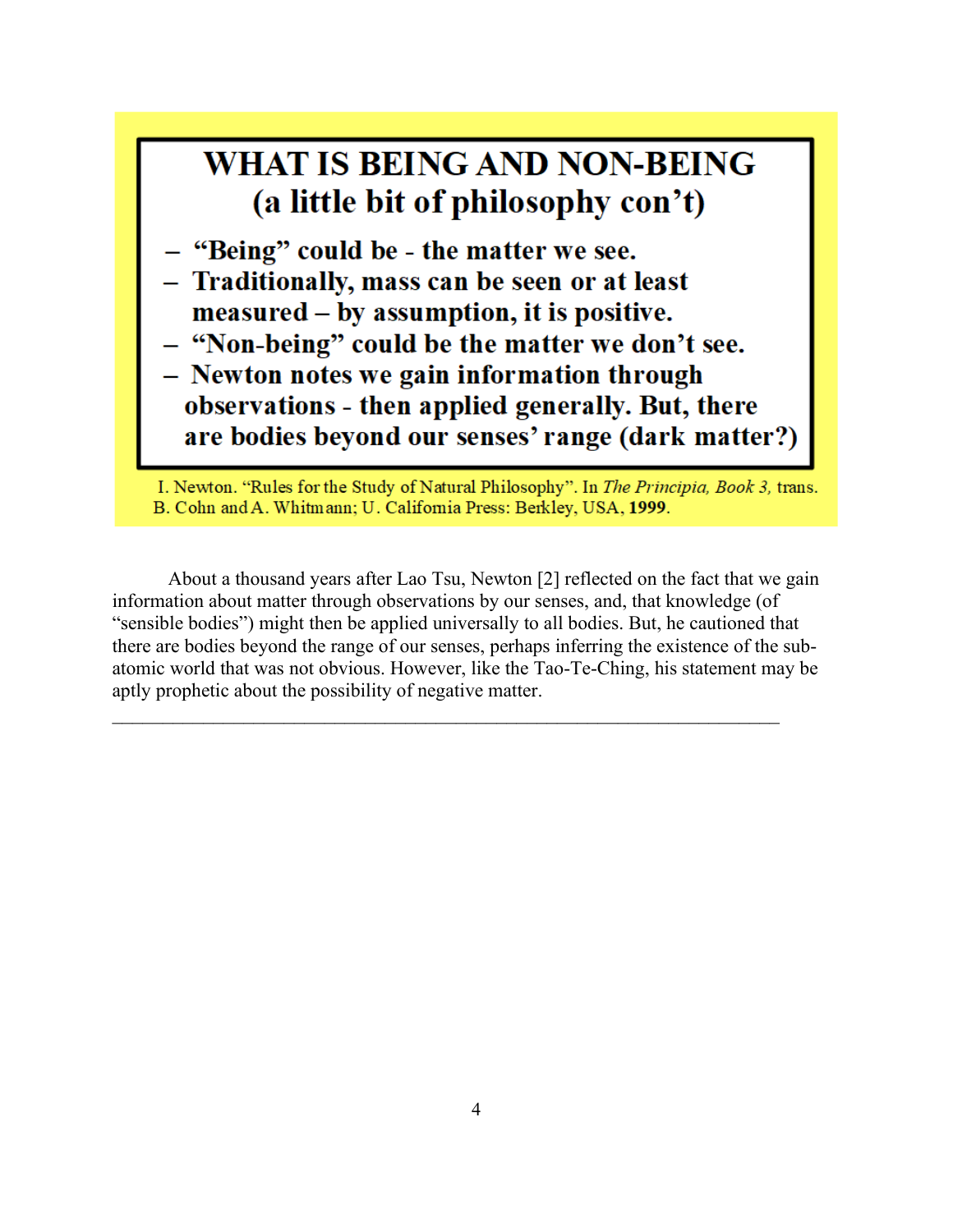### **A LITTLE BIT OF HISTORY**

- Newton interpreted mass as attracting bodies.
- General Relativity (1920s) reinforced that interpretation, adding the cosmological constant.
- Cosmological models (late 1930s) indicated an expanding universe needing "dark matter".
- Milgram (1983) modified Newton's laws (MOND) to address the problem.
- Perlmutter (1997) showed accelerated expansion.
- · F. Zwicky, "On the Masses of Nebulae and of Clusters of Nebulae". Astrophys. J., 86 (1937): 217-246
- · M. Milgram, "A Modification of the Newtonian Dynamics as a Possible Alternative to the Hidden Mass Hypothesis". Astrophys. J., 270 (1983): 365-371.
- $\cdot$  S. Perlmutter et al., "Measurements of the Cosmological Parameters  $\Omega$  and  $\Lambda$  from the First Seven Supernovae at  $z \ge 0.35$ ". Astrophys. J., 483 (1997): 565-581.

Newton's theory of gravitation is remarkably successful at characterizing the behavior of attracting bodies from every-day scales on Earth to planetary scales, but with some limitations. In the early 1920s, Einstein's general theory of relativity changed the way gravitational interactions were viewed – from the action-at-a-distance pull between two mass-containing bodies to a field-oriented view based on the warping of space by the presence of the masses. General relativity resolved Newton's limitations and more – providing the basis of modern day cosmology. The cosmological constant (used by Einstein to counteract expansion) allowed a model of the expanding universe with the first concept of dark energy (DE). In 1997, Perlmutter et al. [3] presented evidence for accelerating expansion in the universe that was assumed to be the result of DE. There are a variety of candidates for DE, but, the nature of that phenomenon is still unclear [4].

In the late 1930's, cosmological models discovered a problem with their estimates of the amount of mass contained in the universe (a determinant of the expansion state). It was found that insufficient observed visible mass, implied many systems that appeared stable should be gravitationally unbounded [5]. The proposed solution to the missing mass problem was the hypothesis of dark (unseen) matter (DM). Although the nature of DM was unknown, increasing galaxy and nebula masses with this unseen matter, allowed the theory and observations to agree. Burbidge [6] cautioned that the results of this addition were strongly dependent on the assumptions used in the theory.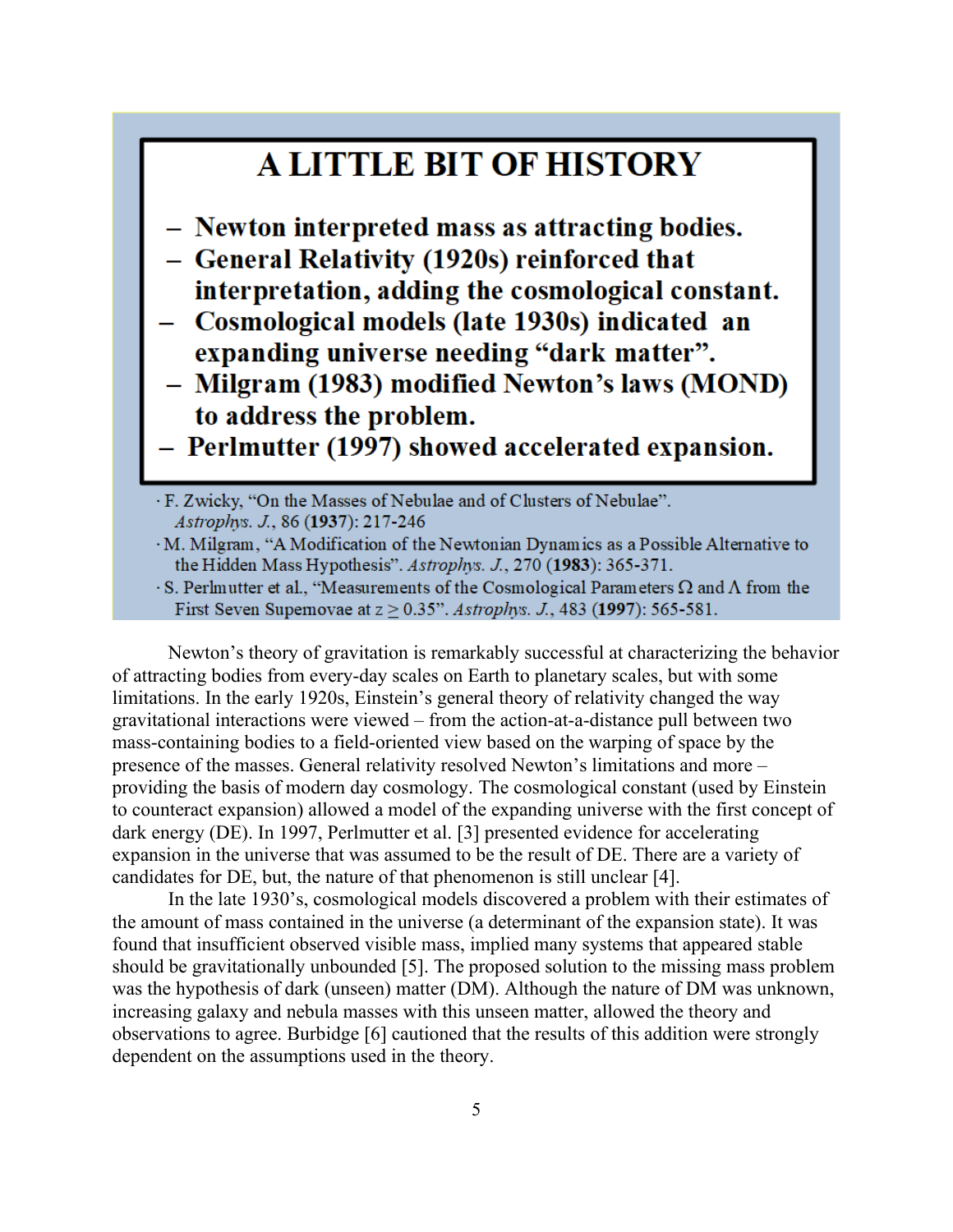In 1983, Milgram proposed a modification to Newton's laws (MOND) that allowed the rotation rates (for some galaxies) to be satisfied without DM  $[7]$  – a theory that is still hotly contested. The predominating consensus of cosmologists, today, is the DM and DE paradigm [8]. The contents of the universe by this paradigm are divided as: DE (dark energy, identity unknown), ~73%; DM (identity unknown), ~23%; other non-luminous matter (gasses, neutrinos and super massive black holes) and luminous matter (stars, gasses and radiation), ~4%. Numerous possible candidates have been proposed for DM [9]. WIMPS and axions are the most favored ones, though, to date, the search for WIMPS has not been successful and some circles are pinning hopes on axion detection [10]. There is a growing interest in primordial black holes as a possible source of DM [11-12], as well as, the possibility of identifying DM at Fermi scales [13-14]. Chardin and Manfredi [15] considered the symmetric matter-anti-matter Dirac-Milne universe as an analog of the electron-hole system in a semiconductor as a possible relation of DM to negative mass. Barghout considers modifications to Newtonian dynamics that manifest themselves as DM and DE [16, 17].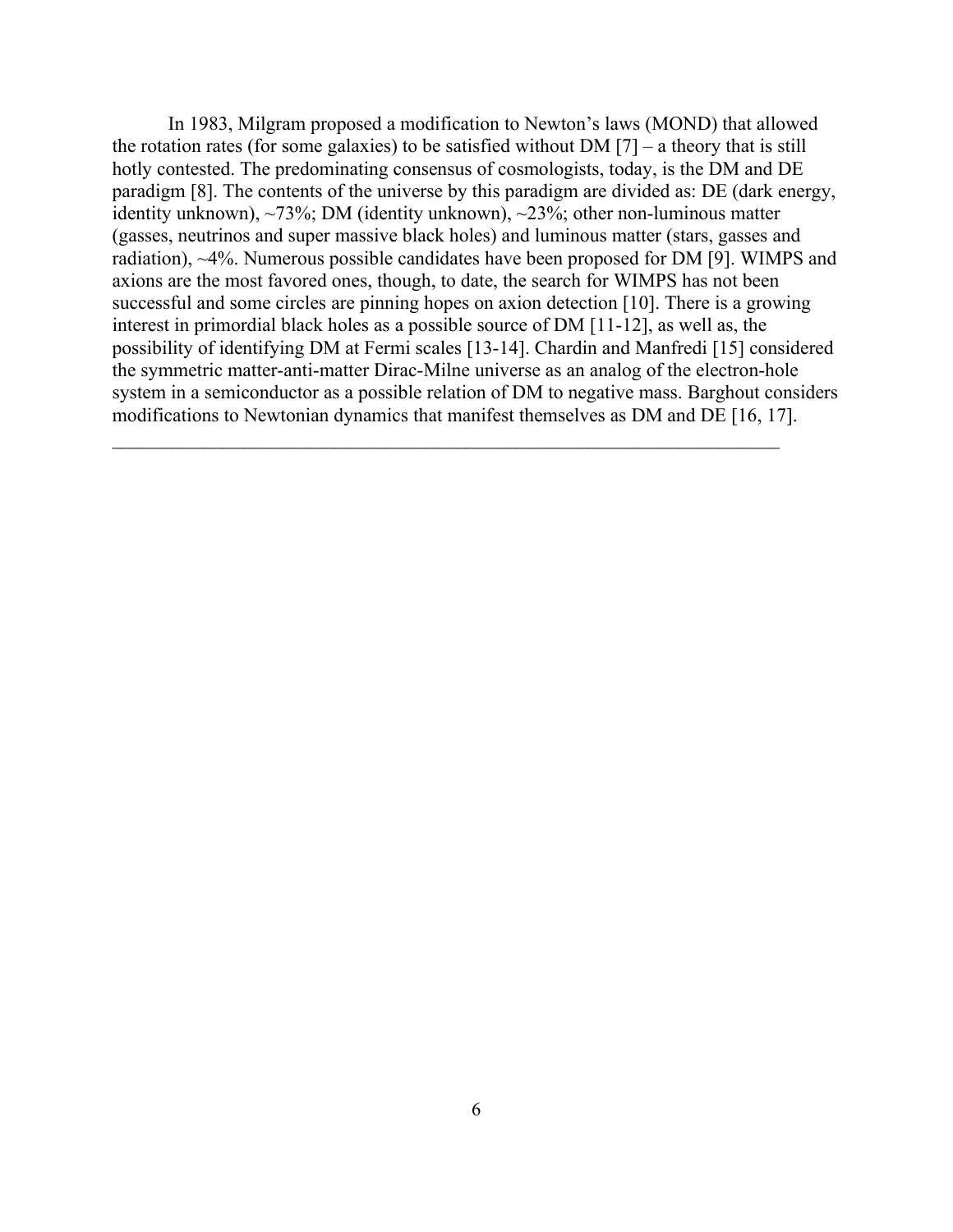## **MUST MASS BE ONLY POSITIVE** (What Do the Models Say?)

- Newton, Schrodinger, and Dirac don't require it.
- de Sitter's solution (1917) to Einstein's equations showed universe expansion without mass. But equal amounts of positive and negative mass make zero mass – the "empty universe solution". - Hoyle (2000) developed scale-invariant equations giving creation events with equal amounts of
	- positive and negative mass.

J. Giannini. "Brief Survey of Quantum Models and Possible Negative Mass Solutions", Researchgate, #349255496 (2021): 20 pages.

- W. deSitter. "On Einstein's Theory of Gravitation and Its Astronomical Consequences", Monthly Notices of the Royal Astronomical Society, 78 (1917):3-28.
- F. Hoyle, G. Burbidge, and J.V. Narlikai, A Different Approach to Cosmology; Cambridge U. Press: Cambridge, UK, 2000.

The concept of negative mass has been considered as early as the late 1800s [18]. More recently it has been studied in in the context of General Relativity [19-20], and cosmological models showing equal and opposite mass particle creation [21].

Schrödinger's relativistic wave equation is consistent with special relativity where the total energy  $(E^2)$  is a function of rest mass  $(mc^2)^2$ . The positive sign on the square root gives the positive energy solution, and the negative sign gives the negative energy solution, requiring a change in the interpretation of the wave function solution. In 1928, Dirac[22] presented an operator approach for the relativistic quantum mechanics consistent with relativity. Both the Schrödinger and Dirac relativistic equations allow solutions when the particle has negative kinetic energy and negative rest mass. These solutions correspond to the negative square root of the classical energy equation. However, the negative energy solutions, in the case of Dirac, are not ignored as they are in the classical case since nothing prohibits a charged particle from making a radiation transfer from a positive energy to a negative energy state. Unfortunately, the well recognized dual solutions imply the possibility of an electron spontaneously jumping between positive and negative energy states. Dirac addressed the interpretation of the negative energy solutions with the development of his Hole Theory which includes the concept of a sea of negative energy electrons. Feynman [23] formalized this by reinterpreting Dirac's negative-energy solutions as representing the electrons moving backward in time giving them a reversed (positive) electric charge.

 $\mathcal{L}_\mathcal{L} = \mathcal{L}_\mathcal{L} = \mathcal{L}_\mathcal{L} = \mathcal{L}_\mathcal{L} = \mathcal{L}_\mathcal{L} = \mathcal{L}_\mathcal{L} = \mathcal{L}_\mathcal{L} = \mathcal{L}_\mathcal{L} = \mathcal{L}_\mathcal{L} = \mathcal{L}_\mathcal{L} = \mathcal{L}_\mathcal{L} = \mathcal{L}_\mathcal{L} = \mathcal{L}_\mathcal{L} = \mathcal{L}_\mathcal{L} = \mathcal{L}_\mathcal{L} = \mathcal{L}_\mathcal{L} = \mathcal{L}_\mathcal{L}$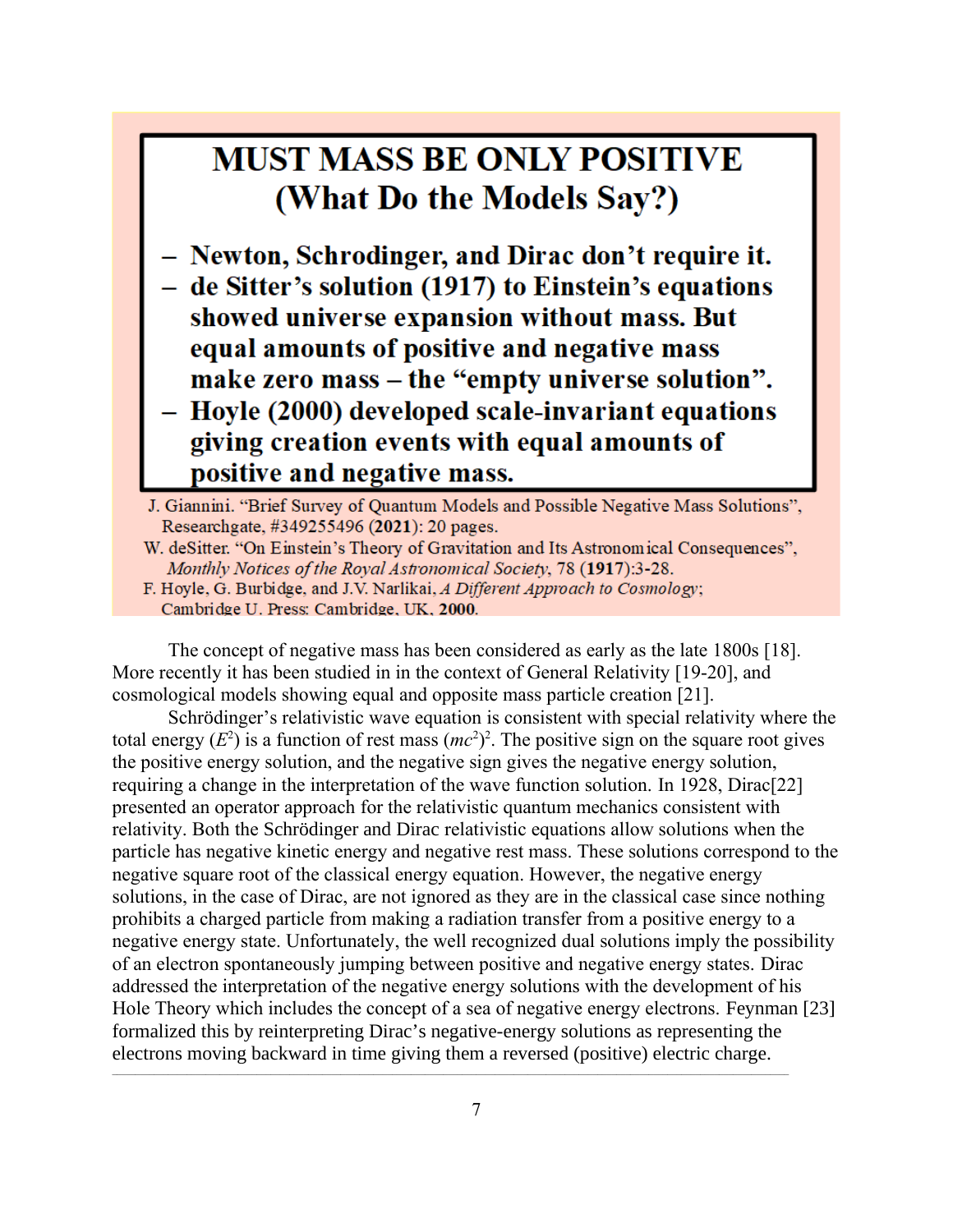## **DUAL POSITIVE AND NEGATIVE MASS UNIVERSES**

- Chang's Dirac-extended model has four elementary matter types: positive matter & anti-matter, and negative matter & anti-matter.
- Einstein-based Janus has positive and negative elementary masses with different light speeds. - FRACEP has composite elementary particles in both "Bright" and "Dark" Universes.

Yi-Fang Chang, "Negative Matter as Dark Matter, and Its Judgment Test and Calculation of Ratio". Int. J. Mod. Applied Phys., 9(1) (2019): 1-12. J.P. Petit and G. D'Agostini, "Cosmological Bimetric Model with Interacting Positive and Negative Masses and Two Different Speeds of Light, in Agreement with the Observed Acceleration of the Universe". Mod. Phys. Lett. A29 (2014) 1450182 (15 pages). J. Giannini, "Fractal Composite Quarks and Leptons with Positive and Negative Mass". Int. J. Mod. Theoretical Phys., 8 (2019): 41-63.

In addition, single-metric [24], double-metric [25 ], and heuristic [26] dual universe models show four sets of particles (rather than the two of the Standard Model) based on both positive and negative mass – positive mass particles and anti-particles, and negative mass particles and anti-particles. Experiments are beginning to address the negative-mass question [27-32].

In [24], Chang extended Dirac's theory to develop the field equations leading to four types of matter: positive matter, positive anti-matter, negative matter and negative anti-matter. He further considered the nature of negative matter as DM at cosmic scales and some possible tests of the concept [33, 34].

Petite and his colleagues [35] developed the Janus cosmological model of the universe which is based on Einstein's equations. However, it considers the interaction of positive and negative masses where the two types of matter have different light speed. Their twin-universe system of coupled equations shows like-mass-types attracting and unlike-mass-types repelling, and includes both positive-energy photons and negative-energy photons. In a non-steady state solution [36], they address the possibility of negative matter clumping, the nature of DE and its relation to expansion in the universe. As an alternative, the Fractal Rings and Composite Elementary Particles (FRACEP) model [26] was developed.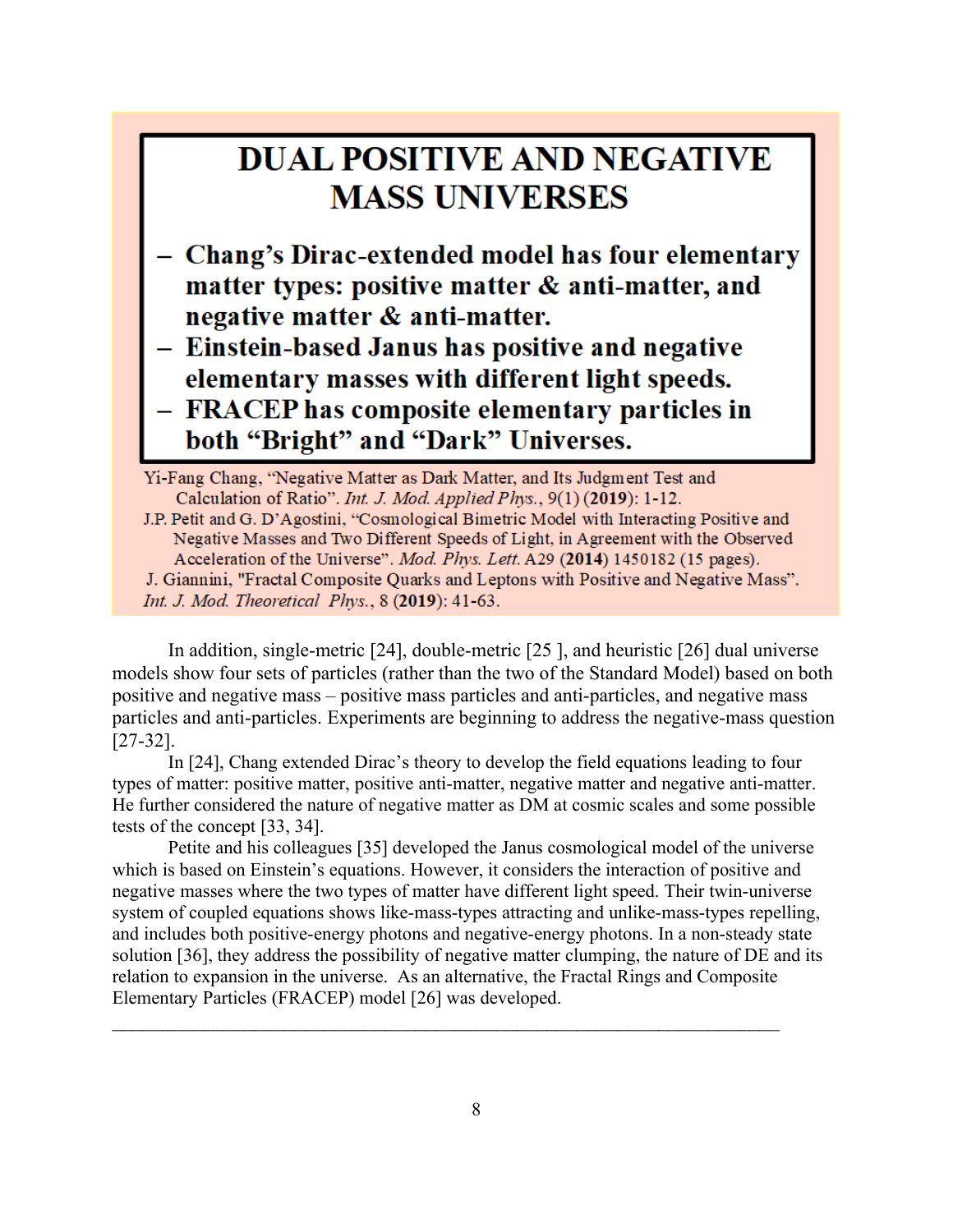#### **THE FRACEP MODEL**

- Fractal Rings and Composite Elementary Particles
- Has composite quarks, leptons and bosons.
- "Bright Universe" matter and anti-matter has mostly positive mass. Anti-matter has slightly smaller mass value because of more negative mass.
- "Dark Universe" matter and anti-matter has mostly negative mass. Anti-matter has slightly larger mass value because of more positive mass. - Complex unified potential describes interactions.
	- J. Giannini, "Fractal Composite Quarks and Leptons with Positive and Negative Mass". Int. J. Mod. Theoretical Phys., 8 (2019): 41-63.
	- J.A. Giannini, Fractal Rings and Composite Elementary Particle (FRACEP) Model: A Picture of Composite Standard Model Fundamental Particles. Bull. Am. Phys. Soc., 61 (6) (2016), Session T1.031.
	- J.A. Giannini, "Feasibility of Constructing a Unified Positive and Negative Mass Potential". Int. J. Mod. Theoretical Phys., 8 (2019): 1-16.

FRACEP provides composite versions of the Standard Model (SM) quarks, leptons and bosons (the "Bright Universe") having mostly positive mass. This model leads to an additional set of particles (the "Dark Universe") having mostly negative mass, that might provide some options in the DM search.

In FRACEP's dual universe, the mass-types interact like the Petit-model masses, and it contains four types of matter like the Chang model. Unlike the other models, FRACEP considers the mixed-mass-type internal structure of its particles, proposing an explanation of quark and lepton instability and half-life decay. The mathematical basis for FRACEP's construction is under development.

FRACEP's unified potential addresses Planck-length scales to the largest cosmic scales. It characterizes both positive-mass and negative-mass sources. In its most general form, it is a function of both time and space,  $V_{FRACEP} = F(t) \cdot V(r)$ . The  $F(t)$  describes temporal behavior important to the decay times of fermions, and the oscillation frequencies associated with charge and spin characteristics of FRACEP's charge-carriers and spin-carriers. This work considers only the spatial behavior  $(V(r))$ .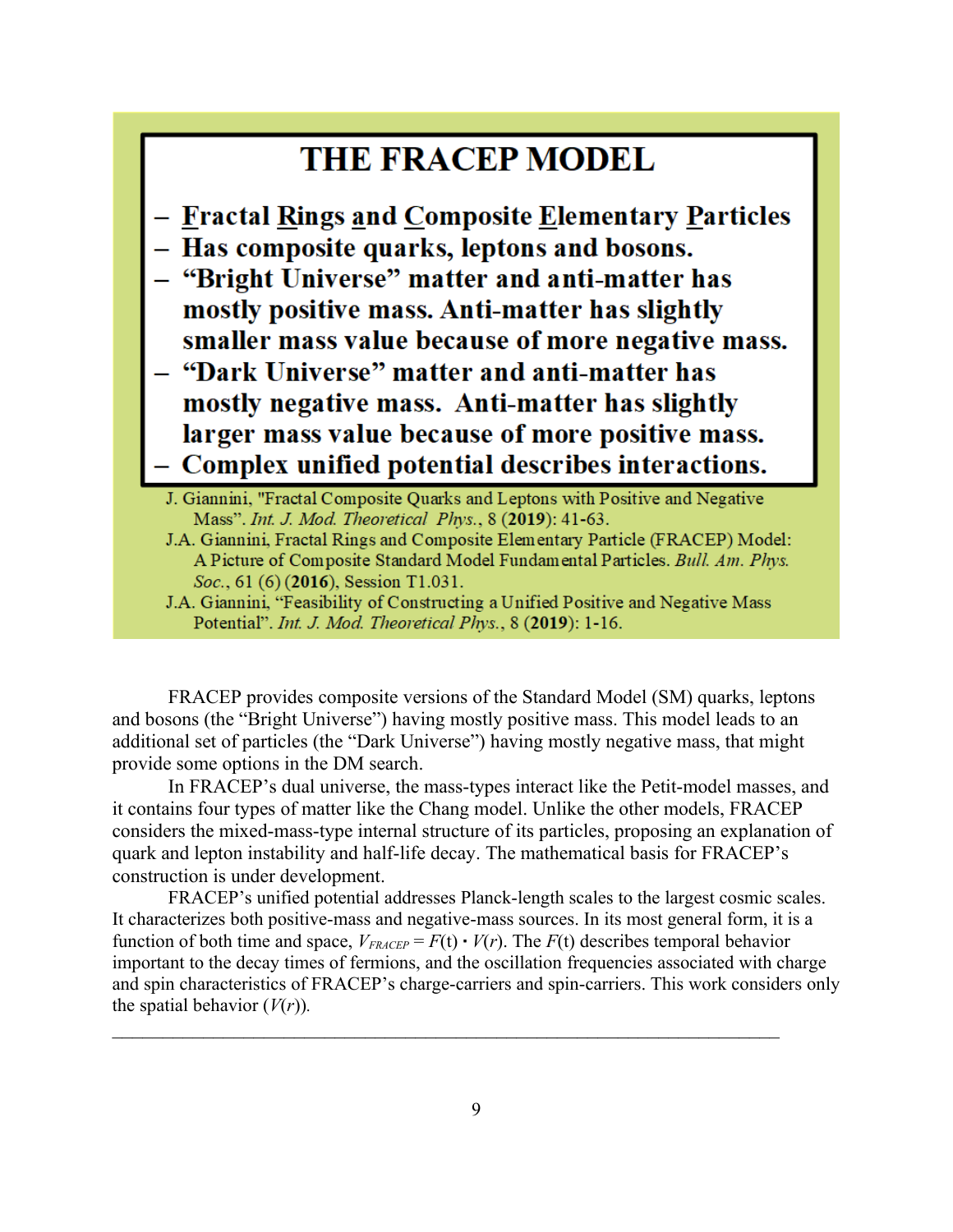# THE COMPLEX UNIFIED POTENTIAL

 $-$  Assumes Newton's 1/r is the 1<sup>st</sup> order term of a sine function

- Allows the sine argument to be multi-term, but requires it to be real, – the potential itself may be complex.

- Relaxes the requirement that  $V(m, r) = -V(-m, r)$ 

- Requires the Unified Potential reduce to Newton at macro scales and, reduce to OPED nuclear potential at nuclear scales.

J.A. Giannini, "Feasibility of Constructing a Unified Positive and Negative Mass Potential". Int. J. Mod. Theoretical Phys., 8 (2019): 1-16.

*VFRACEP*'s functional form [37] was determined by empirically matching the behavior of  $V_N$  at macro scales, and the neutron-neutron scattering potential, in [38], at quantum scales. This characterizes positive-source masses to  $V_{FRACEP}$ 's smallest possible separation distance  $r = 3.3x10^{-20}$  fm, the classical radius of its fundamental particles, *Gp* and *Gn*.

The negative-source mass behavior, has some similarities, but also some differences from that of the positive source and is a direct result of the functional form needed to produce a unified function over all scales for the positive-source mass.

 $V_{FRACEP} = m_t [A_0(M) + B_0(\sqrt{M})] \sin[S(r, M) + T(r, \sqrt{M})] \exp(r, M).$ 

 $A_0 = 1 / (0.18 M)$ ,  $B_0 = 9.2095 \times 10^{-8} \sqrt{M}$ ,  $E_0 = \exp\{-2.4 r |M| / [M^2 + (m_{G_P}/m_\pi)]\};$ 

*S*(*r*, *M*) =  $K_1 + K_6$ ,  $K_1 = -150 \left( \frac{\pi}{180} \right) 0.09 \left( \frac{r}{M} \right)^2 E_I, \quad E_I = \exp[-67 \left( \frac{m_{Sp}}{m_A} \right) / |M|],$  $K_f = -(\pi/180)$  0.000092 [*M* /  $8 \times 10^{60}$ ]<sup>2</sup> [1.496×10<sup>26</sup>/r]<sup>3</sup>;

> $T(r, \sqrt{M}) = K_2 + K_3 + K_4$  $K_2 = -150 \left( \frac{\pi}{180} \right) (0.00006/m_\pi) \sqrt{M/r}$  $K_3 = 150 \left( \frac{\pi}{180} \right) E_I / \sqrt{M}$ ,  $K_4 = K_3 / r$ .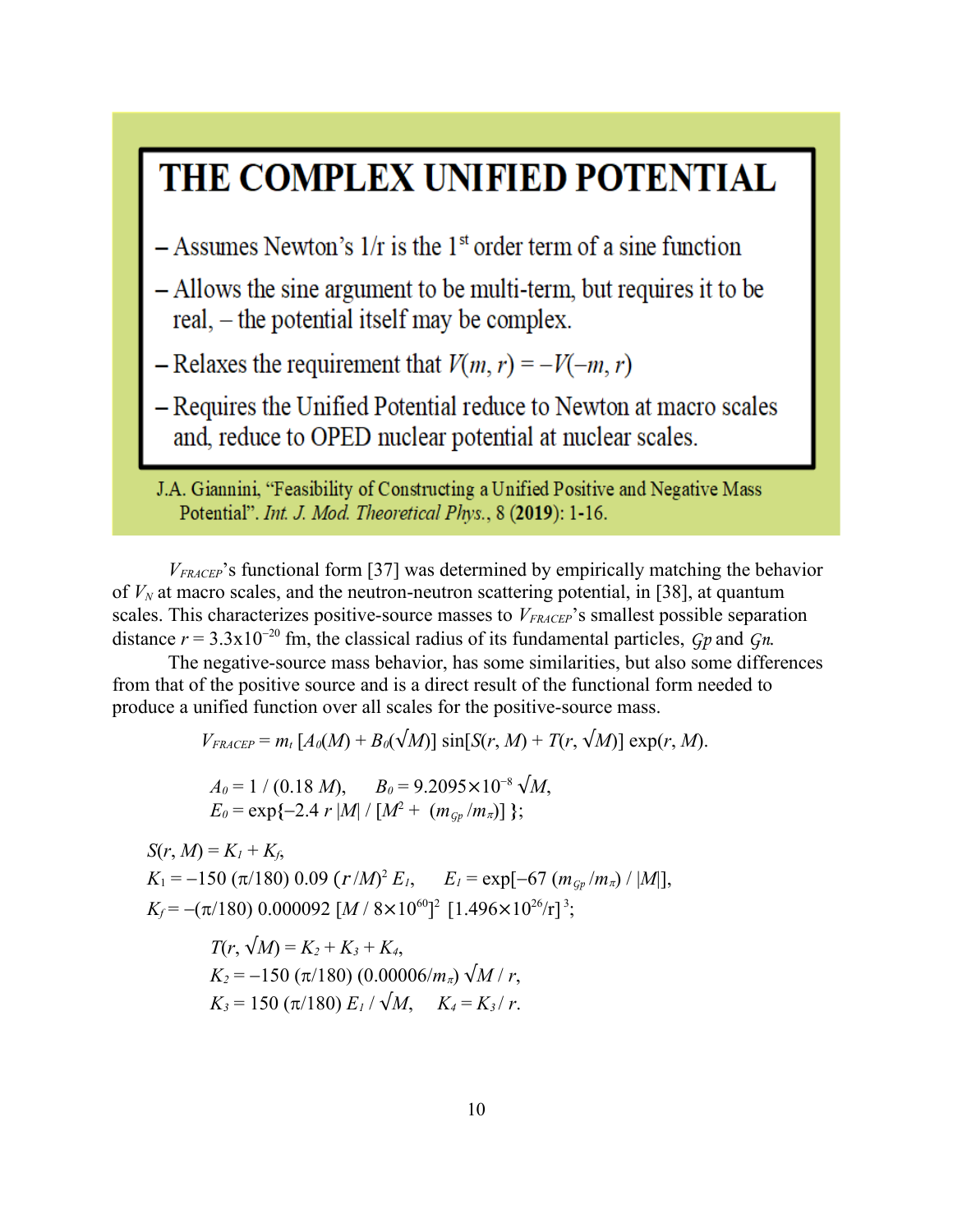$M = m_s/m_\pi$  where  $m_s$  is the source mass for which the potential is computed,  $m_\pi = 139.57$ MeV/ $c^2$  (the mass of the pi-meson), and the  $m_t$  is the responding test mass, and  $m_{GP} =$  $1.72 \times 10^{-22}$  MeV/ $c^2$  (the mass of the FRACEP positive mass fundamental particle).

*T*(*r*,  $\sqrt{M}$ ) becomes imaginary when *M* is negative because of the  $\sqrt{M}$  factor, giving  $V_{FRACEP}$  an imaginary component. This is not true of  $V_N$  which is always real, retaining the same function but changing sign. We assume an absolute value for *M* in the exponential function to guarantee  $V_{FRACEP}$  decays at large distances. For  $M < 0$ , the sine function is expressed as  $\sin(S + i T) = [\sin(S) \cosh(T)] + [\cos(S) i \sinh(T)]$  giving

$$
V_{FRACEP} (M<0) = m_t \exp(r, M) \{ [A_0 \sin(S) \cosh(T) - B_0 \cos(S) \sinh(T) ] + i [A_0 \cos(S) \sinh(T) + B_0 \sin(S) \cosh(T) ] \}
$$

The result of this change is not a simple redistribution of the value of  $V_N$  between the real and imaginary parts of *VFRACEP*. In nuclear physics, a complex potential is often interpreted as being related to the probability of the particle disappearing from observation [39] – that is, it is unstable. When expressed as  $V = V_0 - i \Gamma$  where  $\Gamma$  is related to the decay time,  $\tau = \hbar / 2\Gamma$ .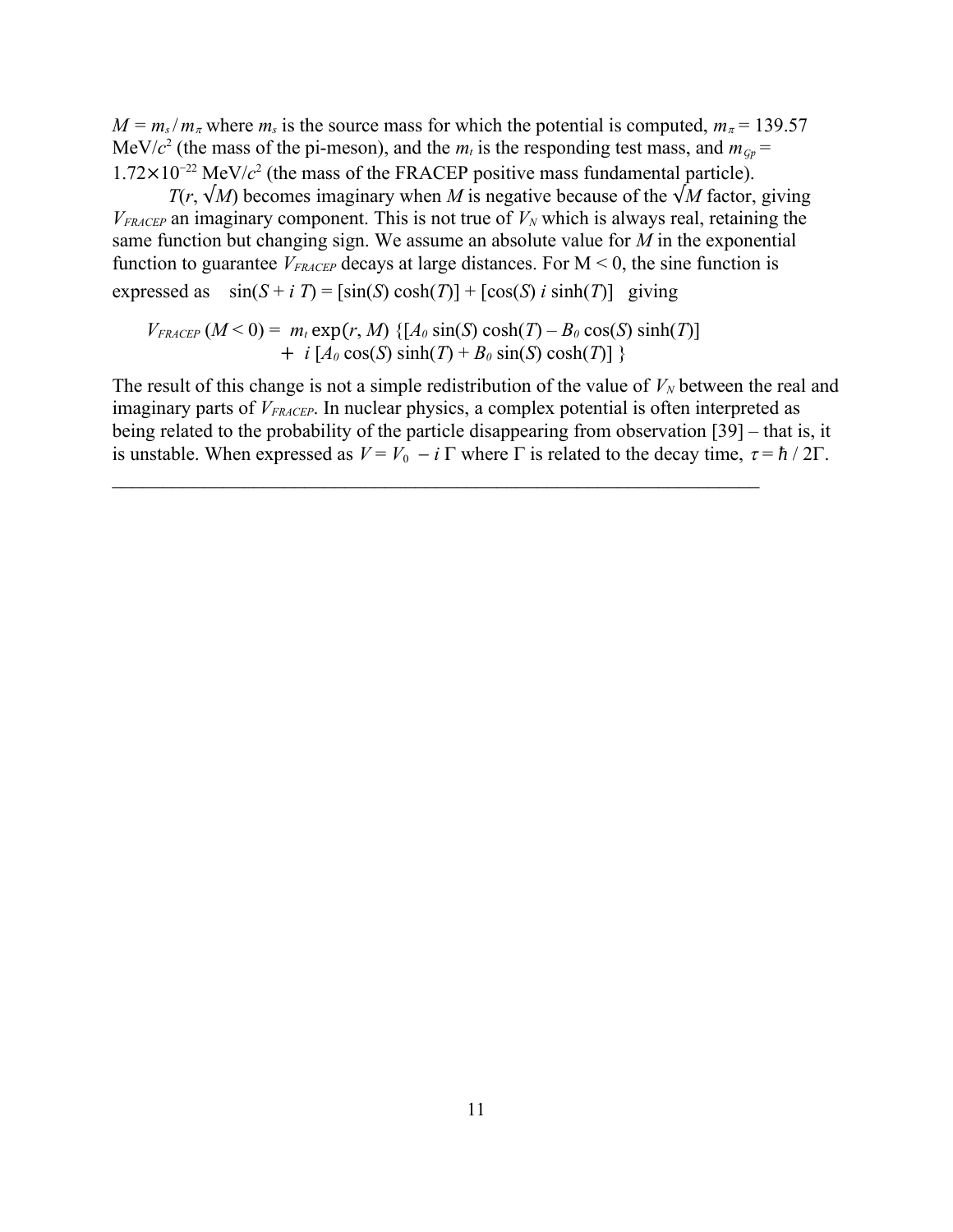

The macro-scale behavior of gravity is very wide-ranged, affecting everything from tiny masses at micrometer separations to large astronomical bodies at cosmic scales. *VFRACEP* allows for the computation of the potential for both positive and negative source masses for all of these cases with a single multi-term function. At macro scales, for positive *ms*, the potential has a zero imaginary part, while, the negative *ms* has both real and imaginary parts. By comparison, the  $V_N$  is totally real regardless of the sign of the source.

The figure shows the characteristic behavior for all macro-scale positive-mass sources. The solid red line is  $V_{FRACEP}$  and the broken blue line is  $V_N$ . The vertical dashed line indicates the sun's radius, at 0.0047 AU. A indicates inside Mercury's orbit at 0.378 AU, B is Earth's orbit at 1 AU, and C is the asteroid Ceres orbit at 2.77 AU. ( $m_s = +1$ Su = 1.99×10<sup>30</sup> kg, and  $m_t = 1$  kg). In this case,  $m_s = +1$  SU (the mass of the Sun) at solar system distances. The figure shows perfect agreement with  $V_N$  in the "main region" before beginning an oscillatory transition to quantum-like behavior (at the final oscillation peak) [37]. This is typical behavior for all positive source masses from for the smallest kg-sized masses through the largest cosmic masses. Note that all computations here assume approximately point sources; and, real world computations would require the usual application of finite-element-like techniques.

*V* is plotted in log-log format as the sign of *V* times the  $ln|V|$ . In the oscillatory region where V crosses from positive to negative values, the natural log introduces an artificial exponential growth to a singularity (between  $V < -1$  and  $V > +1$ ) that does not reflect the actual potential behavior. To address this and more properly reflect the behavior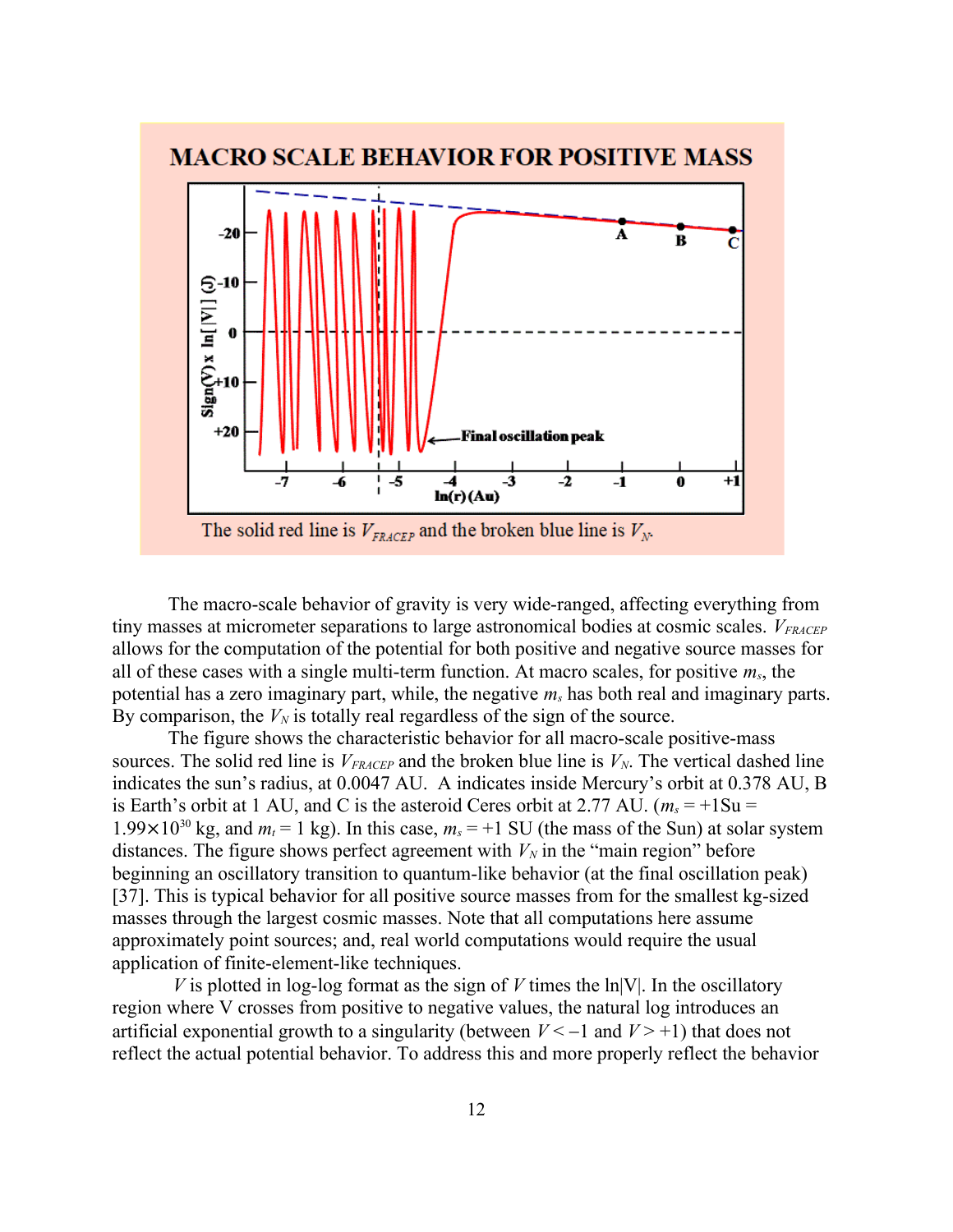of *VFRACEP*, the plot smoothly connects the two non-oscillatory regions on either side of the area in question.

 $V_{FRACEP}$  has the  $1/r$  fall-off and the same sign as  $V_N$  (for  $M > 0$  and for the real part when  $M < 0$ ) at macro scales in the "main region" where  $m_s$  and  $m_t$  are sufficiently separated. In the "near-field transition region", where  $m_s$  and  $m_t$  are much closer together,  $V_{FRACEP}$  shows a non-Newtonian oscillation for both positive and negative sources.



For *M* < 0, the imaginary part generally decays more quickly at the larger *r*, and transitions to oscillation at smaller *r* before the real part. At the smallest macro-scale masses, this latter region corresponds to a transition from gravity-like to quantum-like behavior. Similarly, at the largest masses (e.g., for black hole-type masses, and even for Sun-like masses), the near-field region shows quantum-like behavior as well. The non-synchronized oscillation in  $V_{\text{FRACEP}}$ 's two components might result in a negative tidal-like force (as described by Barghout [16]) giving a longer range effect at galactic scales than in immediately obvious. This possibility requires further study.

This figure shows the characteristic behavior for all macro-scale negative-mass sources. The solid red line is the real part, *VFRACEP-R*, and the dotted red line is the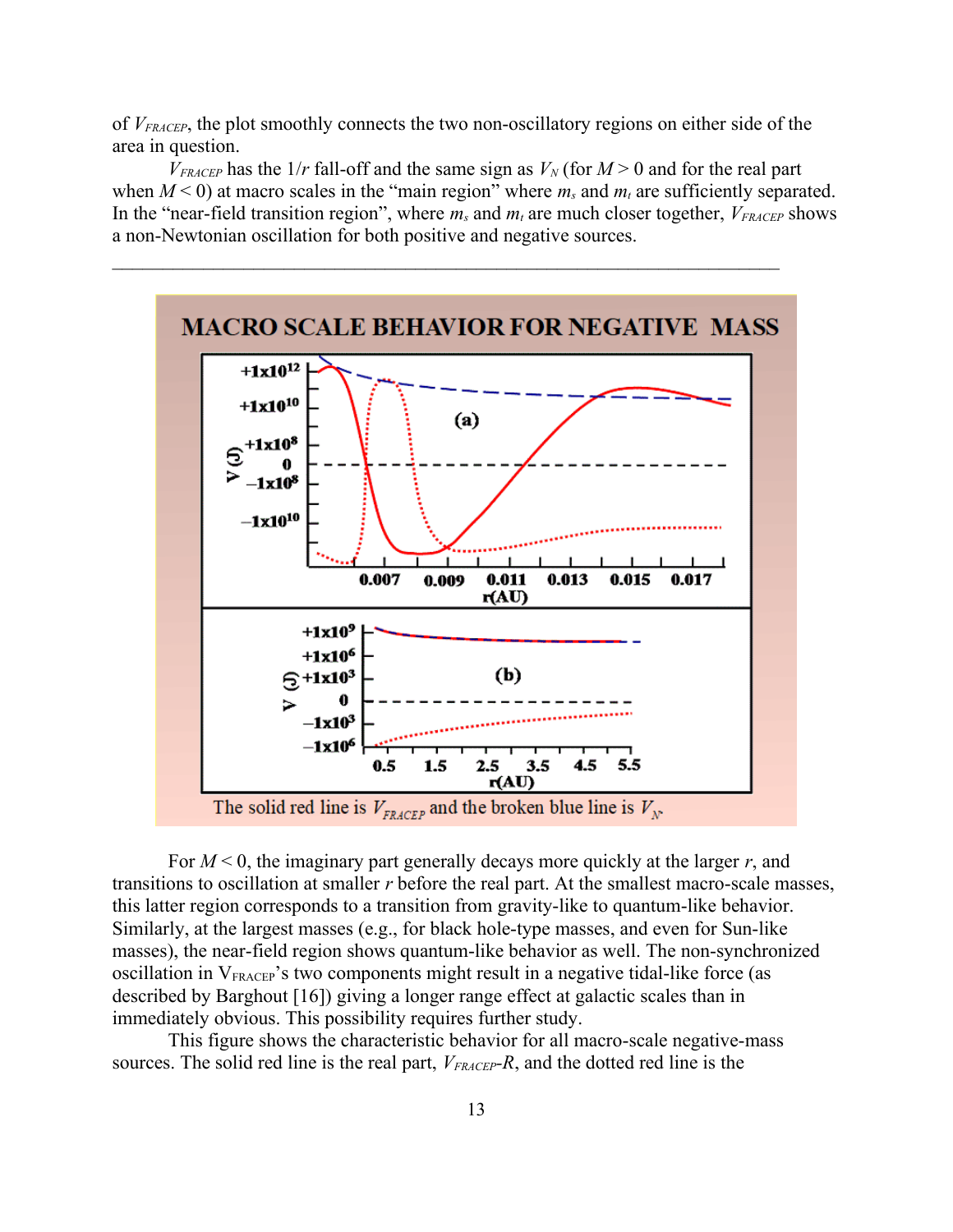imaginary part, *VFRACEP-I*. The broken blue line is *VN*. At smaller *r* (a), both *VFRACEP-R* and  $V_{\text{FRACEP}}$ *I* oscillate (like the positive source potential, in the figure above. At larger  $r$  (b), *V*<sub>FRACEP</sub>-R<sup></sup> equals *V<sub>N</sub>*, but, *V*<sub>FRACEP</sub>-I<sup></sup> changes sign, and is only ~0.05% of *V<sub>N</sub>* at 0.378 AU. It decreases to  $\sim 0.008\%$  of  $V_N$  by Earth's orbit. In this case, before going into oscillation, *V*<sub>FRACEP</sub>-R is repulsive (like  $V_N$ ) while  $V_{FRACEP}$ -*I* is attractive. ( $m_s = -1$ Su, and  $m_t = +1$  kg).

Here,  $m_s = -1$  SU at solar system distances, and the figure shows the real part ( $V_{FRACEP}$ -*R*) and the imaginary part *(V<sub>FRACEP</sub>*-*I*) compared to  $V_N$ . For the "near-field transition region" (a), both  $V_{FRACEP}$ *-R* and  $V_{FRACEP}$ *-I* have a decaying oscillation not seen in  $V_N$ , but approximately bounded by  $V_N$ . For the "main region" (b),  $V_{FRACEP}$ -R agrees exactly in amplitude and sign (repulsive) with  $V_N$  before showing signs of beginning to diverge at the smallest *r*. *V*<sub>FRACEP</sub>-*I*, on the other hand, has flipped sign (becoming attractive) and has a smaller amplitude, but a more rapid fall-off. This behavior is typical for all macro-scale masses – though the details of the fall-off rate and relative amplitudes vary.

 $\mathcal{L}_\mathcal{L} = \mathcal{L}_\mathcal{L} = \mathcal{L}_\mathcal{L} = \mathcal{L}_\mathcal{L} = \mathcal{L}_\mathcal{L} = \mathcal{L}_\mathcal{L} = \mathcal{L}_\mathcal{L} = \mathcal{L}_\mathcal{L} = \mathcal{L}_\mathcal{L} = \mathcal{L}_\mathcal{L} = \mathcal{L}_\mathcal{L} = \mathcal{L}_\mathcal{L} = \mathcal{L}_\mathcal{L} = \mathcal{L}_\mathcal{L} = \mathcal{L}_\mathcal{L} = \mathcal{L}_\mathcal{L} = \mathcal{L}_\mathcal{L}$ 

| <b>Mass</b>                         | $+55$ kg                                  | $-55$ kg                                                           | $+2x10^6$ SU                                                           | $-2x10^6$ SU                                                                    |
|-------------------------------------|-------------------------------------------|--------------------------------------------------------------------|------------------------------------------------------------------------|---------------------------------------------------------------------------------|
| <b>Near-field Transition Region</b> |                                           |                                                                    |                                                                        |                                                                                 |
| Range                               | $5 \times 10^{-16}$ to $5 \times 10^{-4}$ | $5 \times 10^{-8}$ to $4 \times 10^{-4}$                           | $1 \times 10^{-5}$ to 1.0                                              | $1 \times 10^{-5}$ to 1.0                                                       |
| $V_N(J)$                            | $-10^7$ to $-10^{-5}$<br>$1/r$ decay      | $10^{-1}$ to $10^{-5}$<br>$1/r$ decay                              | $-10^{15}$ to $-10^{10}$<br>$1/r$ decay                                | $10^{15}$ to $10^{10}$<br>$1/r$ decay                                           |
| $V_F(J)$<br>Real                    | $\pm 10^{-4}$<br>Oscillating              | $10^{141}$ to $10^{-5}$<br>Decay to $1/r$<br>by $4 \times 10^{-5}$ | $+10^{14}$ to $-10^{10}$<br>Oscillating decay<br>to $1/r$ by $10^{-1}$ | $+10^{34}$ to $+10^{10}$<br>Oscillating decay<br>to $1/r$ by $6 \times 10^{-3}$ |
| $V_F(J)$<br>Imag                    | 0.0                                       | $-10^{132}$ to $-10^{-23}$<br>Non-1/r decay                        | 0.0                                                                    | $\pm 10^{34}$ to $\pm 10^6$<br>Oscillating. decay                               |
| <b>Main Region</b>                  |                                           |                                                                    |                                                                        |                                                                                 |
| Range                               | $5 \times 10^{-5}$ to $9 \times 10^{+3}$  | $5 \times 10^{-5}$ to $9 \times 10^{+3}$                           | 1.0 to $9 \times 10^4$                                                 | 1.0 to $9 \times 10^4$                                                          |
| $V_N(J)$                            | $-10^{-4}$ to $-10^{-13}$<br>$1/r$ decay  | $10^{-4}$ to $10^{-13}$<br>$1/r$ decay                             | $-10^{10}$ to $-10^{5}$<br>$1/r$ decay                                 | $10^{10}$ to $10^5$<br>$1/r$ decay                                              |
| $V_F(J)$<br>Real                    | $-10^{-4}$ to $-10^{-13}$<br>$1/r$ decay  | $10^{-4}$ to $10^{-13}$<br>$1/r$ decay                             | $-10^{10}$ to $-10^{5}$<br>$1/r$ decay                                 | $10^{10}$ to $10^5$<br>$1/r$ decay                                              |
| $V_F(J)$<br>Imag                    | 0.0                                       | $-10^{-20}$ to $-10^{-31}$<br>Non- $1/r$ decay                     | 0.0                                                                    | $-10^6$ to $-10^{-9}$<br>Non-1/r decay                                          |

For comparison, the table summarizes the variations for a larger and a smaller mass. This summarizes results for  $V_{FRACEP}$  at two macro-scale source masses bracketing the solar system results in the above two figures (that is, for both positive *ms* and negative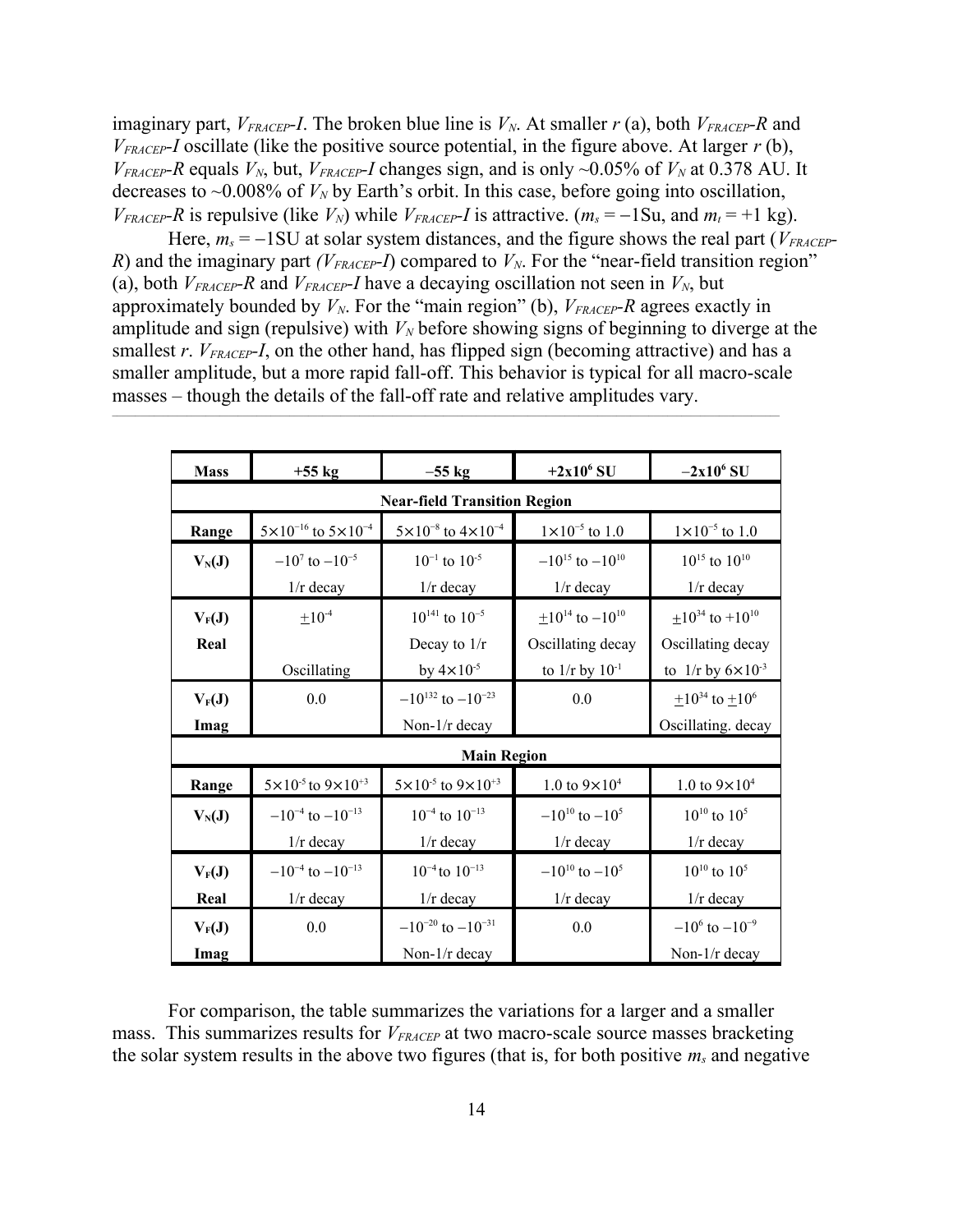$m<sub>s</sub>$ ).  $V<sub>N</sub>$  in each region is given for comparison. For the 55 kg cases, range is in meters; and, for the  $2x10^6$  SU, range is in light-years.



At quantum scales, *VFRACEP* characterizes both positive *ms* and negative *ms*. Like the macro-scale cases, *VFRACEP* for positive *ms* is totally real, while for negative *ms*, it has both real and imaginary parts. OPED is totally real. With decreasing  $r$  below  $\sim 0.5$  fm,  $V_{FRACEP}$  remains finite – oscillating with increasing frequency as it approaches maximum amplitude, while OPED continues to increase (a region where OPED is not valid). For  $r \geq 2$  in the right curve where OPED is also not valid, the oscillating tail exponentially decreases. This is characteristic for all sources to the smallest mass.

The figure shows the characteristic behavior at the quantum scale. The solid red line is *VFRACEP* and the broken blue line is OPED. There are no values for OPED in the lower (smaller *r*, near-field) or upper (larger *r*, far-field) tail regions. The *r*-values between ~0.5 and 2.0 are the usual values for OPED for the pi-meson interaction ranges. The  $V_{FRACEP}$ 's near-field oscillation ( $r$  < 0.25) approaches its maximum amplitude ( $\pm$ 1.234 GeV) where OPED increases exponentially.

The  $V_{FRACEP}$ 's damped oscillation in the far-field ( $r > 2.5$ ) is shown on an exaggerated scale.  $(m_s = m_t = m_{\pi})$ . In this case with the pi-meson source,  $V_{FRACEP}$  shows reasonable agreement with OPED (<20% RMS) within the usual range for the pi-meson interactions  $(-0.3$  fm to  $-2.5$  fm) – in the left curve. Here, OPED has a spring-like oscillation that is pegged at the lower end, and, stretched and damped as *r* increases (a behavior well matched by  $V_{FRACEP}$ ).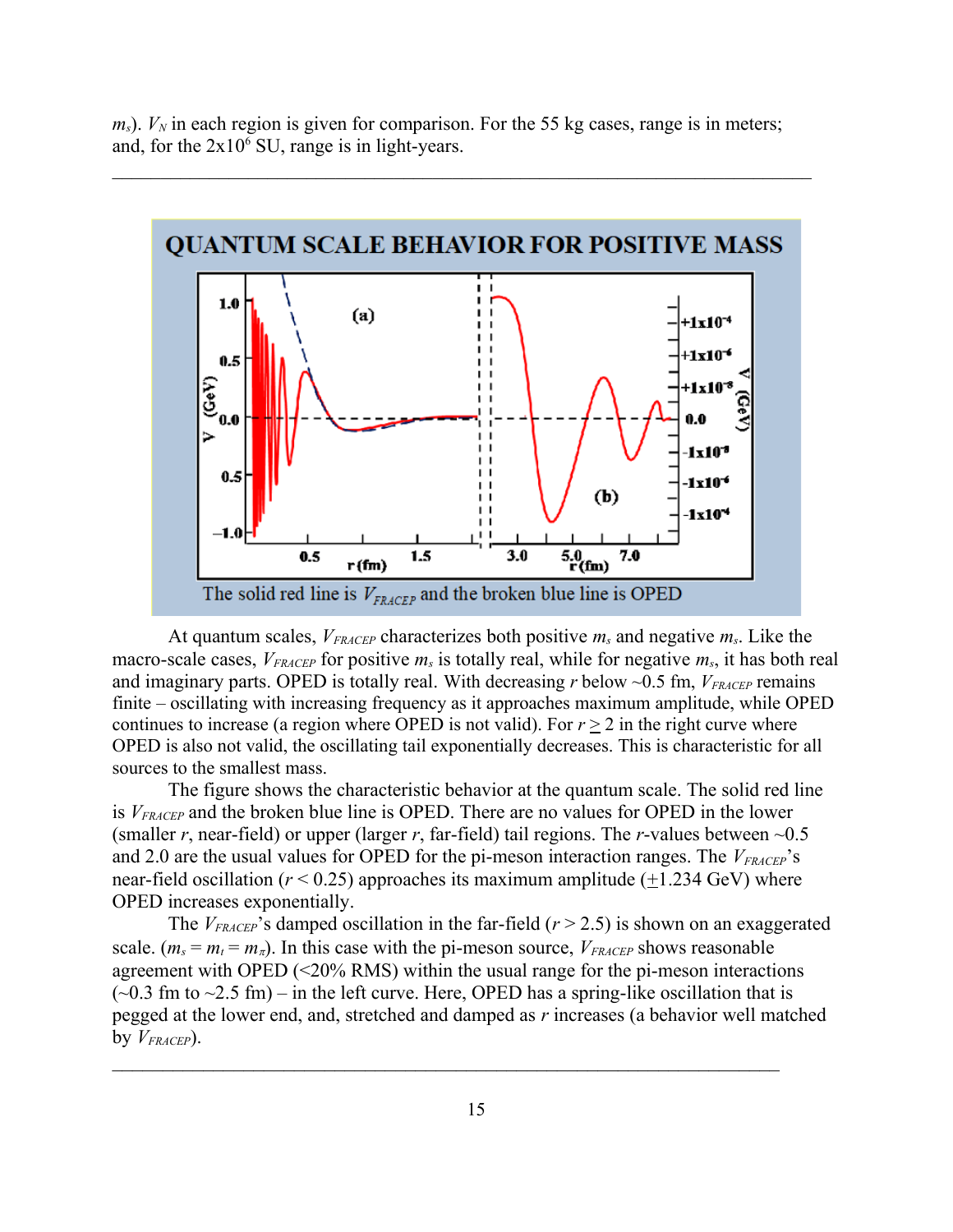

This figure shows the corresponding behavior for the negative pi-meson source. The solid red line is the real part, *VFRACEP-R*; and the dotted red line is the imaginary part, *VFRACEP-I*. The amplitude for the leading tail (a), corresponding to the very near-field in the left plot in the positive mass figure above, has increased so rapidly that there is no obvious oscillation at the smallest *r* where both the real and imaginary parts increase exponentially due to the hyperbolic sine and hyperbolic cosine functions. Here, for *r* where the OPED model is valid for  $+m_{\pi}$ , both  $V_{FRACEP}$ *-R* and  $V_{FRACEP}$ *-I* show no oscillation at smaller *r*. In this case,  $V_{FRACEP}$ *-R* is repulsive while *VFRACEP-I* is attractive before going into the larger *r* oscillation (b), similar to the  $+m_{\pi}$  case.  $(m_{s} = -m_{\pi} = -139.57 \text{ MeV}/c^2$  and  $m_{t} = +m_{\pi}$ ).

For the real part, the potential is positive and repulsive, while the imaginary part is negative and attractive. As *r* increases to the far-field, corresponding to the right plot in positive mass figure above, the oscillating tail exponentially decays. Like the macro-scale cases, the real and imaginary parts are not synchronized and are often out of phase. The transition region between near and far field is so narrow that it is not shown here. (OPED does not address negative mass).

 $\mathcal{L}_\text{max} = \mathcal{L}_\text{max} = \mathcal{L}_\text{max} = \mathcal{L}_\text{max} = \mathcal{L}_\text{max} = \mathcal{L}_\text{max} = \mathcal{L}_\text{max} = \mathcal{L}_\text{max} = \mathcal{L}_\text{max} = \mathcal{L}_\text{max} = \mathcal{L}_\text{max} = \mathcal{L}_\text{max} = \mathcal{L}_\text{max} = \mathcal{L}_\text{max} = \mathcal{L}_\text{max} = \mathcal{L}_\text{max} = \mathcal{L}_\text{max} = \mathcal{L}_\text{max} = \mathcal{$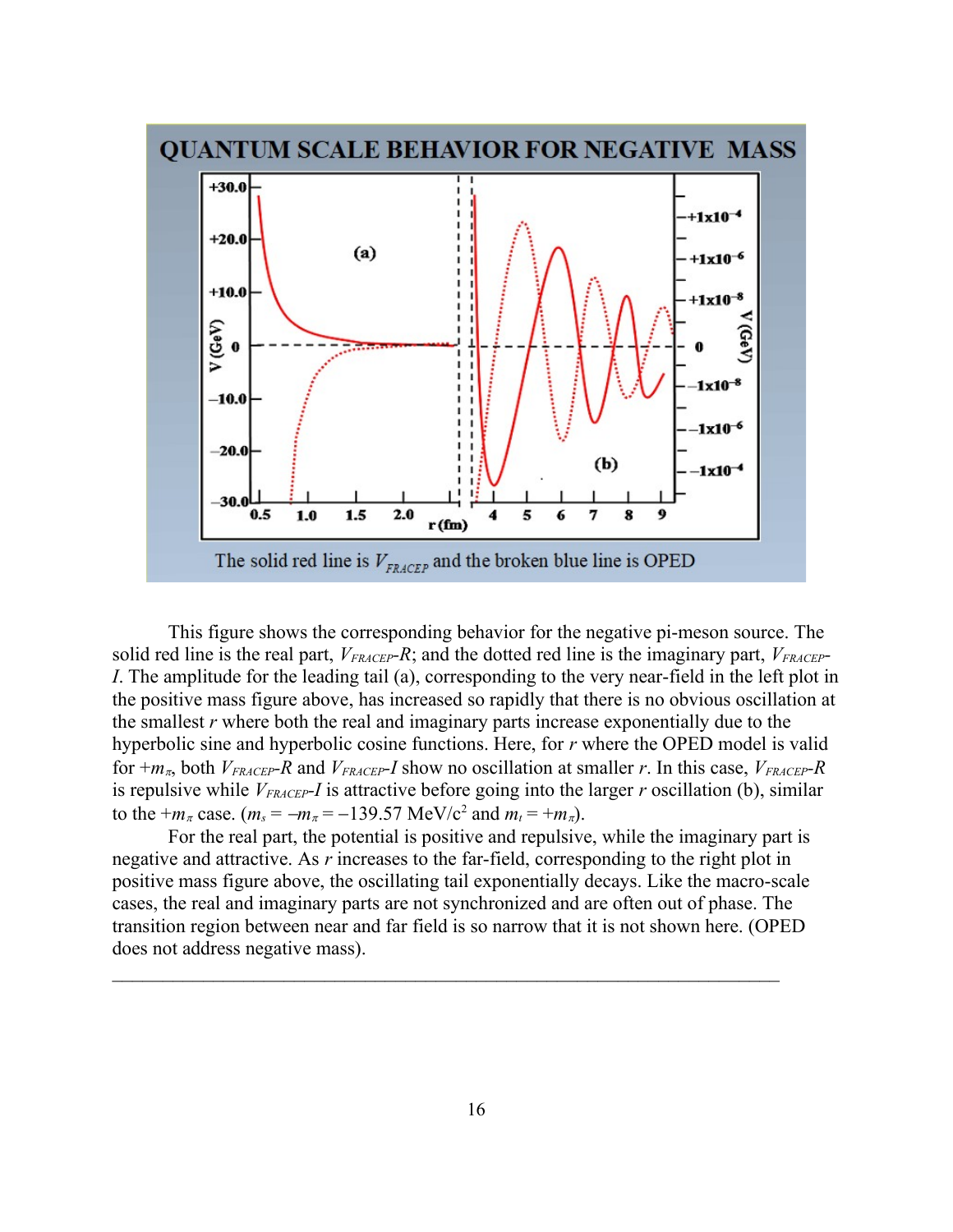### **CONCLUSIONS**

- $-$  Replacing  $1/r$  with a sine function with a multi-term argument provided a unified potential that characterizes macro-scales to quantum-scales for both positive and negative mass sources.
- The negative mass realization of the potential is complex, while the positive mass realization is purely real.
- The positive mass potential remained bounded, while the negative mass potential in the oscillatory region was not.

This effort produced a unified potential (*VFRACEP*) that characterizes quantum scales through macro and cosmic scales. As developed, it was not intended to provide a model of specific phenomena – only an operational characterization of the overall field behavior – for both positive *ms* and negative *ms*.

The existence of negative mass is an integral part of *VFRACEP*. The ultimate goal of this work is a description of the fundamental scales potential relevant to the FRACEP composite particles which includes both positive and negative mass elements. The imaginary part of the negative-mass characterization in  $V_{FRACEP}$  comes from the terms with the square-root of the source mass – an effect not found in  $V_N$  or OPED. An intuitive concept for negative mass (and the imaginary part of its potential) is uncertain at this time.

At macro scales, for  $M > 0$ ,  $V_{FRACEP}$  leads to an attractive potential that agrees with  $V_N$ to <0.001% in the "main region" before going into the oscillatory behavior at smaller *r* that could be interpreted as quantum-like effects around otherwise macro-scale or cosmic-scale sources. For  $M < 0$ , the real part of  $V_{FRACEP}$  leads to a repulsive force (like  $V_N$ ). The corresponding imaginary part is attractive, and, both parts oscillate (unlike  $V_N$  which does not). The full implications of this behavior, relative to cosmological dark matter, have yet to be determined.

Bright matter (positive mass baryons) constitutes <5% of all of the matter/energy in the universe. Dark matter (non-baryonic particles) and dark energy compose the rest. Models generally assume *VN* behavior with luminous matter; but, galactic dynamics and other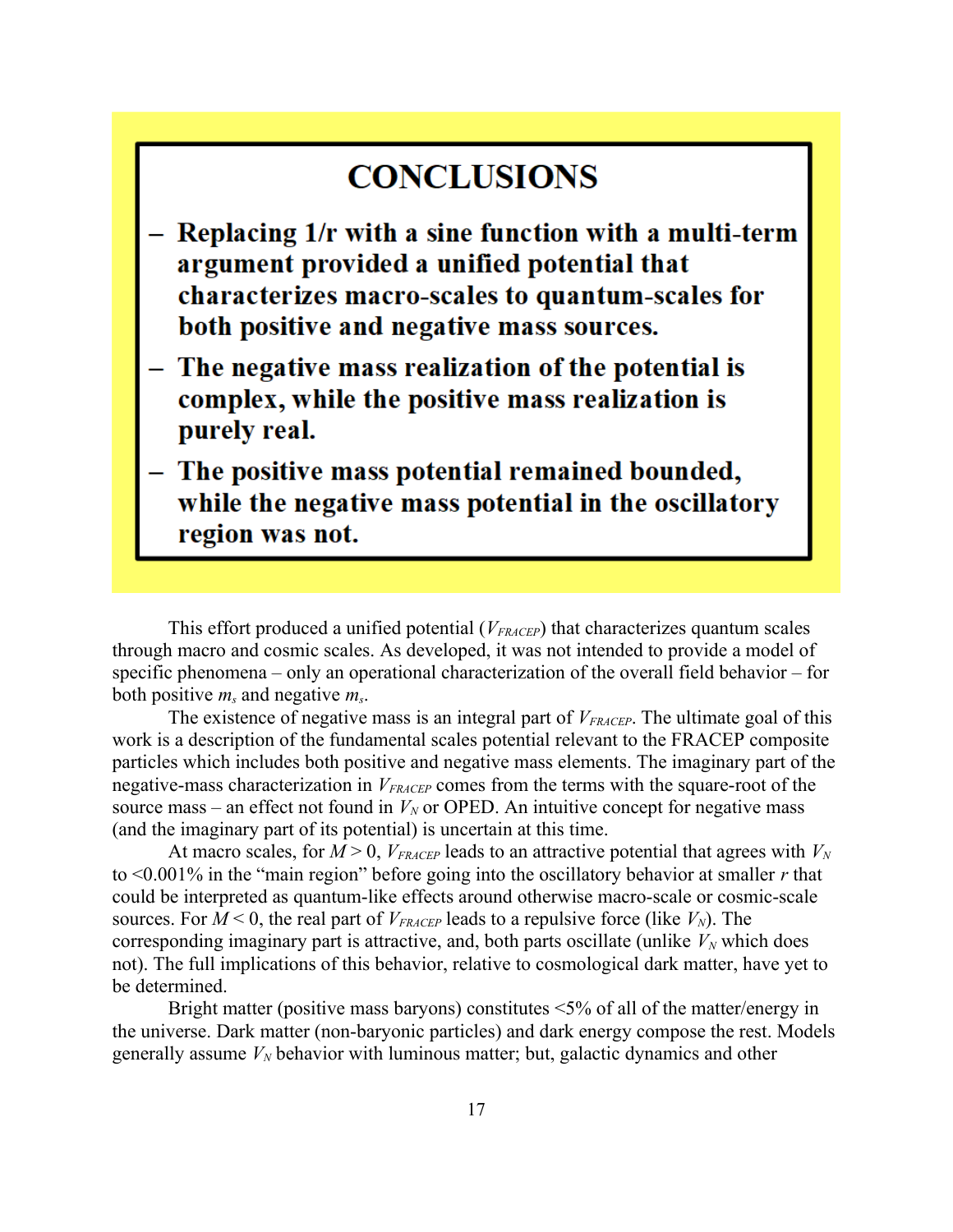measures indicate there is not enough matter to account for the observations. The search for positive-mass non-traditional matter or modified Newtonian dynamics has not given completely satisfying answers to the dilemma. FRACEP's negative mass concept may help.

At quantum scales for  $M > 0$ ,  $V_{\text{FRACEP}}$  agrees reasonably well with OPED within the accepted valid range. For  $M < 0$ ,  $V_{FRACEP}$  seems to imply any negative  $m_s$  interaction is maintained at a much greater distance than observed for positive *ms*. The implications of this have not been determined.



This work shows there is a possibility that the 1/*r*-Newtonian potential might represent a first order approximation to a more complicated function that unifies all the scales. *VFRACEP* has characteristic behavior that is consistent with bright matter (positive mass) observations. But, it also allows for the characterization of non-traditional (negative mass) matter that may illuminate the puzzle of dark matter and energy – possibly including things like dark halos around galaxies and the expansion characteristic of the universe.

One possible point of interest comes from the work of Hoyle, et al. in their development of a canonical form of gravity equations that reduce to General Relativity under certain conditions [40]. Their theory indicates that during a creation event (like the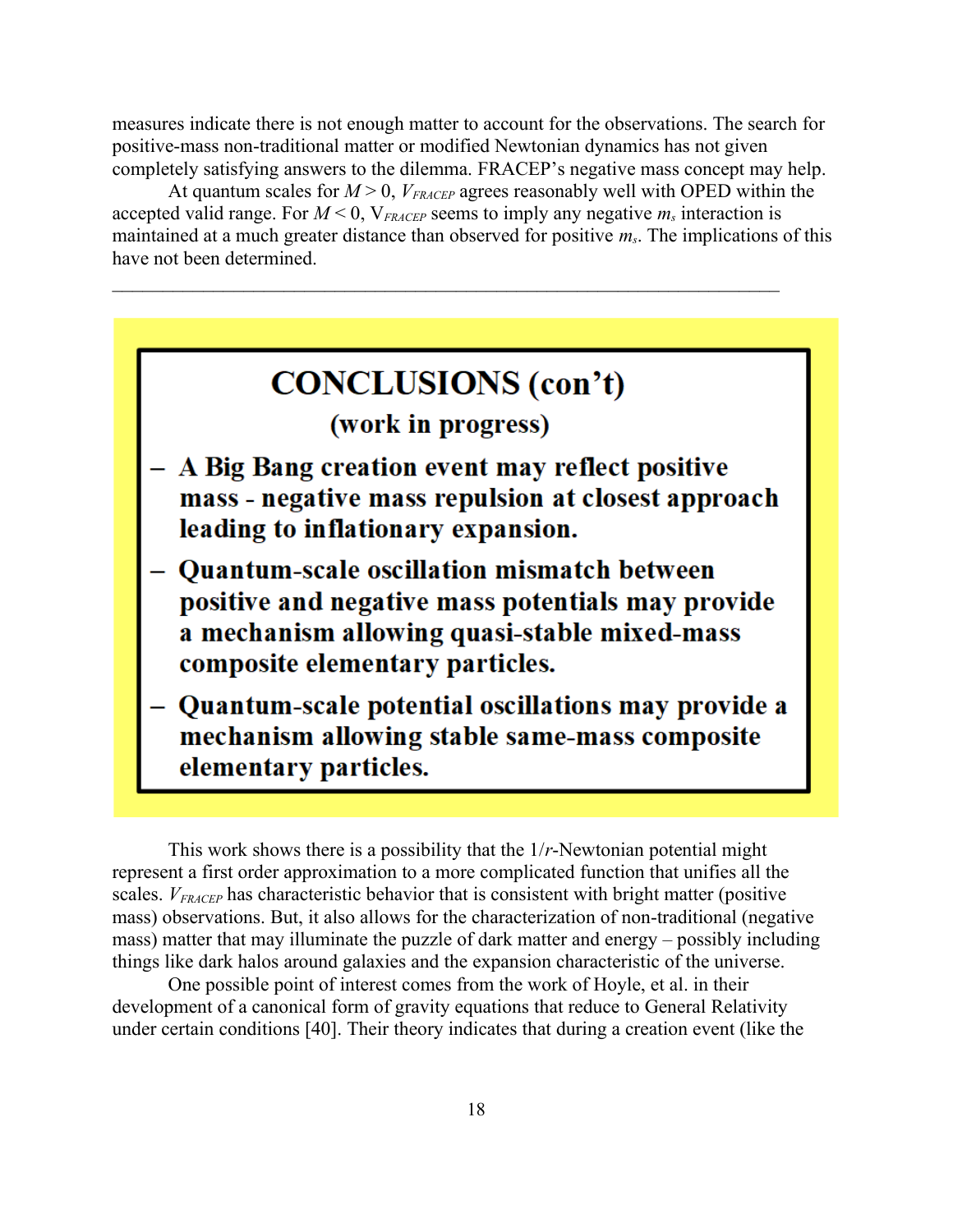Big Bang), pairs of particles, one with positive mass and the other with negative mass, are created at energies  $\sim 6x10^{18}$  GeV.

Both the real and imaginary parts of  $V_{\text{FRACEP}}$  for  $m_s = Gn$  (FRACEP's negative mass fundamental particle) have approximately that magnitude at  $r \sim 3x10^{-20}$  fm. This might imply that a pair of particles is created approximately in contact (since the classical radius of the two particles is approximately  $3x10^{-20}$  fm), and, there is an explosive repulsive force between them at that time. One might speculate that the explosive force (driven by the repulsive potential – maybe the initial Dark Energy) is what fed the initial expansion of the universe at the moment of the Big Bang. Further investigation of this possibility is needed.

#### **REFERENCES**

- [1] Lao Tzu, trans. Gia-Fu Feng and Jane English. "Verse 1". In *Tao Te Ching*; Vantage Books: NY, USA, verse 1, **1972**.
- [2] ] I. Newton. "Rules for the Study of Natural Philosophy". In *The Principia, Book 3,* trans. B. Cohn and A. Whitmann; U. California Press: Berkley, USA, **1999**.
- [3] S. Perlmutter et al., "Measurements of the Cosmological Parameters  $\Omega$  and  $\Lambda$  from the First Seven Supernovae at  $z \ge 0.35$ ". *Astrophys. J.*, 483 (1997): 565-581.
- [4] R.P. Kirshner, "Throwing Light on Dark Energy". *Science*, 300 (**2003**): 1914-1918.
- [5] F. Zwicky, "On the Masses of Nebulae and of Clusters of Nebulae". *Astrophys. J.*, 86 (**1937**): 217-246.
- [6] G. Burbidge, "On the Masses and Relative Velocities of Galaxies". *Astrophys. J.*, 196 (**1975**): L7-L10.
- [7] M. Milgram, "A Modification of the Newtonian Dynamics as a Possible Alternative to the Hidden Mass Hypothesis". *Astrophys. J.*, 270 (**1983**): 365-371.
- [8] B.A. Dobrescu and D. Lincoln, "Mystery of the Cosmos". *Sci. Am.*, July (**2015**): 32-39.
- [9] J.P. Ostriker and P. Steinhardt, "New Light on Dark Matter". *Science*, 300 (**2003**): 1909- 1913.
- [10] A. Cho, "Crunch Time for Dark Matter Hunt". *Science*, 351 (**2016**): 1376-1377.
- [11] E.D. Kovetz, "Probing Primordial-Black-Hole Dark Matter with Gravitational Waves". *arXiv:1705.09182v2* , (**2017**).
- [12] S. Bird et al., "Did LIGO Detect Dark Matter?". *Phys. Rev. Lett.*, 116 (**2016**) 201301.
- [13] J.L. Feng, "Dark Matter at the Fermi Scales". *arXiv:astro-ph/0511043v1*, (**2005**).
- [14] J. Kumar and J.L. Feng, "WIMPless Dark Matter". *arXiv:0909.2877v1*, (**2009**).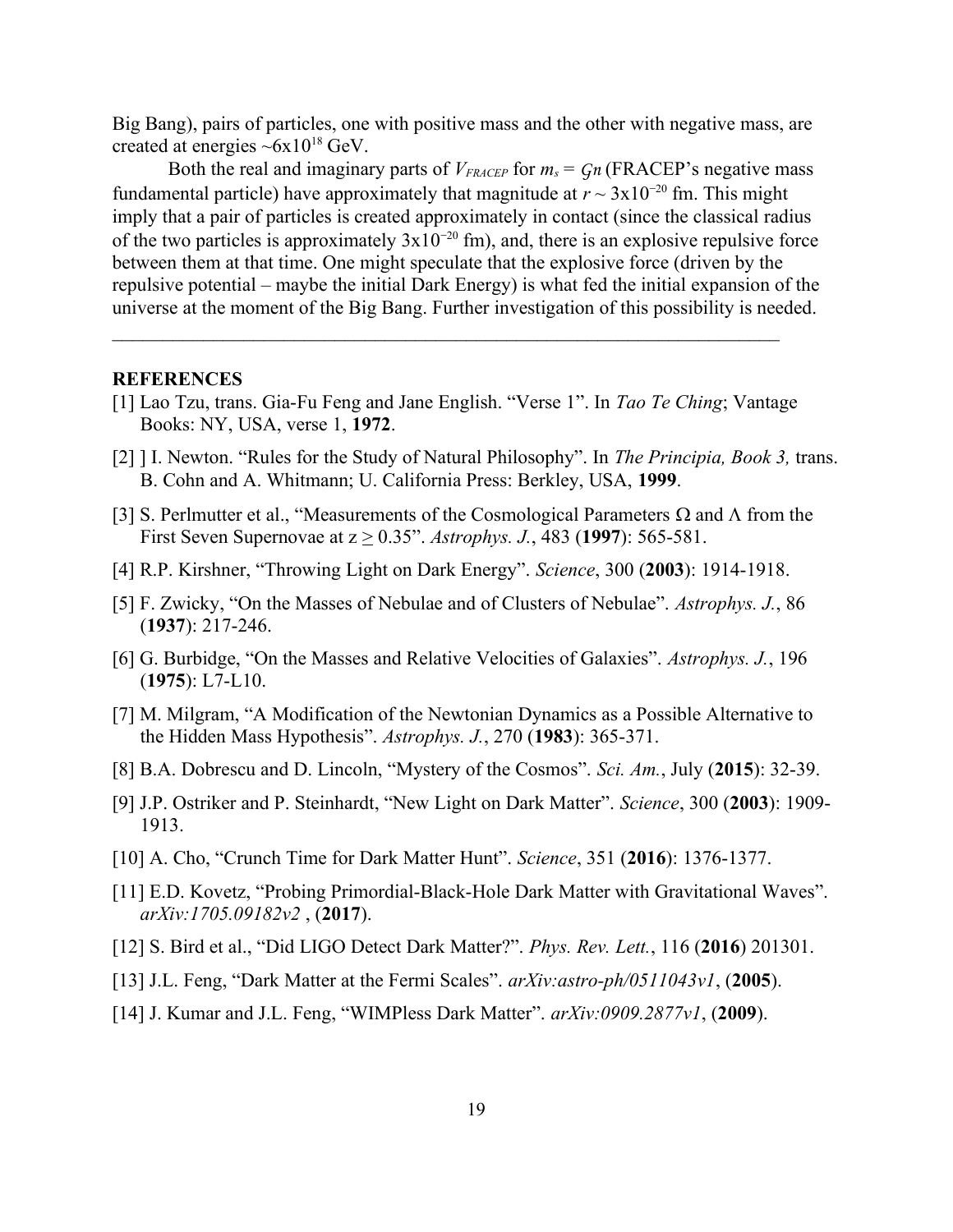- [15] G. Chardin and G Manfredi, "Gravity, Antimatter and the Dirac-Milne Universe". *Hyperfine Interactions*, 239 (**2018**): 45 (15 pages).
- [16] K. Barghout, "Analysis of Repulsive Central Force Field on Solar and Galactic Dynamics". *Open Phys.*, 17 (**2019**): 364-372.

[17] K. Barghout, "MLG vs. MOND". *J. Mod. Phys*., 6 (**2015**): 490-495.

[18]. M. Jammer, The Gravitational Concept of Mass. In *Concepts of Mass in Classical and Modern Physics (Reproduction of 1961 Harvard Univ. Press Edition)*; Dover Pub. Inc. (**1997**) Mineola, NY.

[17]. H. Bondi, Negative Mass in General Relativity. *Rev. Mod. Phys.*, 29 (**1957**): 423-428.

[20]. W.B. Bonner, Negative Mass in General Relativity. *Gen. Rel. and Grav*., 21 (**1989**): 1143-1157.

[21]. F. Hoyle, G. Burbidge, and J.V. Narlikai, *A Different Approach to Cosmology,* Cambridge U. Press (**2000**) Cambridge, UK.

[22] P.M. Dirac, The Quantum Theory of the Electron, *Proc. Royal Soc. of London A. Containing Papers of a Mathematical and Physical Character*, 117, No 778 (**1928**): 610- 624.

[23] R.P. Feynmann, The Theory of Positrons, *Phys. Rev.* 74 (**1949**): 749-759.

[24]. Yi-Fang Chang, Field Equations of Repulsion Force between Positive-Negative Matter, Inflation Cosmos and Many Worlds. *Int. J. Mod. Theoretical Phys.*, 2 (**2013**): 100-117.

[25]. J.P. Petit and G. D'Agostini, Cosmological Bimetric Model with Interacting Positive and Negative Masses and Two Different Speeds of Light, in Agreement with the Observed Acceleration of the Universe. *Mod. Phys. Lett. A*, 29(**2014**): 1450182 (15 pages).

[26] J. Giannini, "Fractal Composite Quarks and Leptons with Positive and Negative Mass". *Int. J. Mod. Theoretical Phys.*, 8 (**2019**): 41-63, and, J.A. Giannini, "Fractal Rings and Composite Elementary Particle (FRACEP) Model: A Picture of Composite Standard Model Fundamental Particles". *Bull. Am. Phys. Soc.*, 61 (6) (**2016**), Session T1.031.

[27] Simone Giani, On Velocities Beyond the Speed of Light C. *CERN*, *arXiv:hep-ph/9712265v3* (**2008**): 1-11, and, Simone Giani, Experimental Evidence of Superluminal Velocities in Astrophysics and Proposed Experiments. *AIP Conf. Proc.*, 458 (**2008**): 881-888.

[28] G. Cacciapaglia, A. Deandrea and L. Panizzi, Superluminal Neutrinos in Long Baseline Experiments and SN1987A. *J. High Energy Physics - Springer, JHEP* 11 (**2011**): 137 (22 pages).

[29] R. Takahashi and H. Asada, Observational Upper Bound on the Cosmic Abundances o Negative-Mass Compact Objects and Ellis Wormholes from SLOAN Digital Sky Survey Quasar Lens Search. *Astr. J. Lett.*, 768 (**2013**): L16 (4 pages).